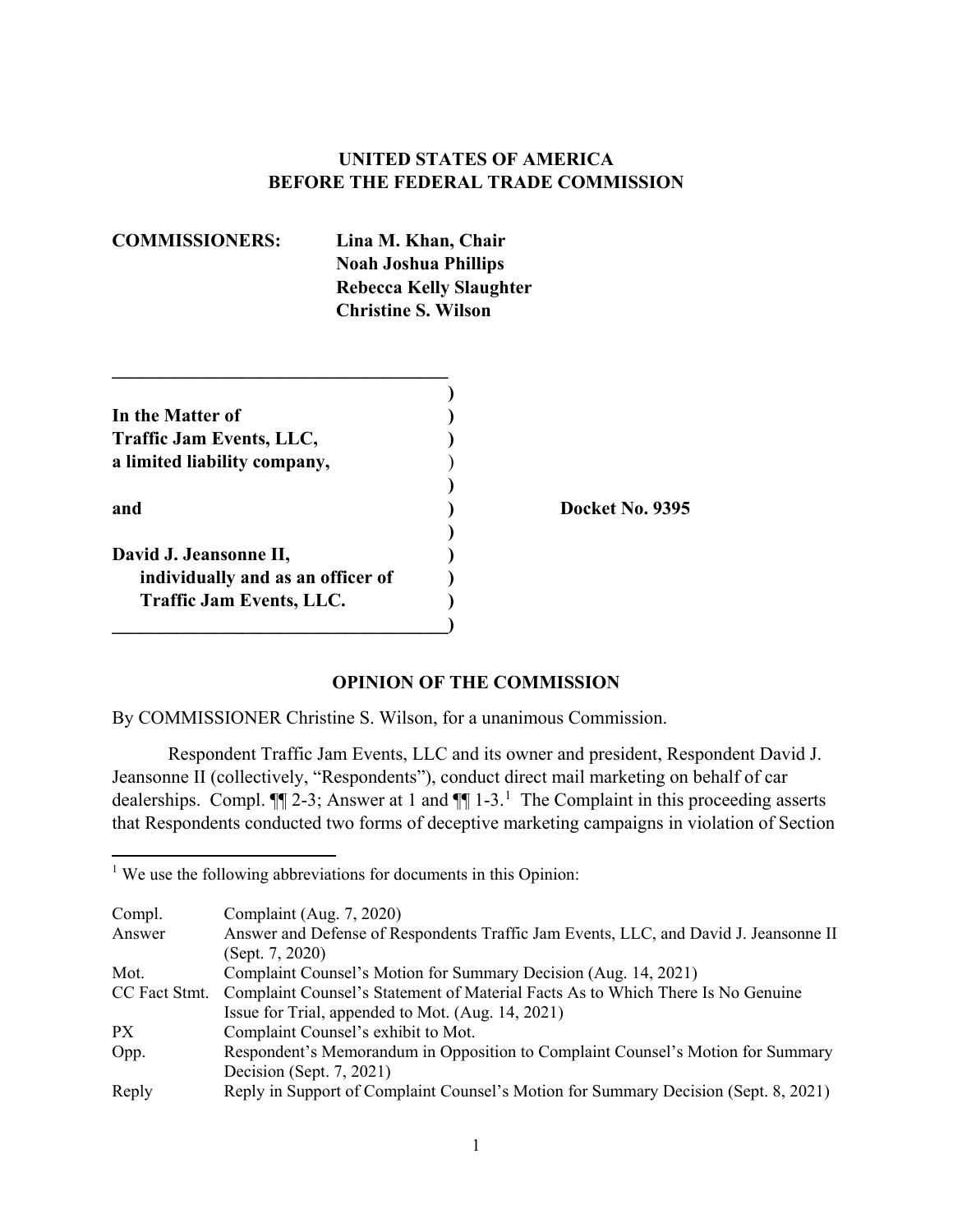5 of the FTC Act, as amended, 15 U.S.C. § 45 *et seq.* (prohibiting "unfair or deceptive act[s] or practice[s]"). Compl. ¶¶ 5-12, 15-19. Complaint Counsel allege that these campaigns took place in multiple states.*See, e.g.,* Compl. ¶¶ 9 (Florida), 10 (Alabama), PX4 Att. 2 (Texas). The Complaint also asserts that Respondents violated Section 144 of the Truth in Lending Act ("TILA"), 15 U.S.C.  $\S$  1664, and the associated Section 226.24(d) of Regulation Z, 12 C.F.R. § 226.24(d), as amended, by advertising closed-end credit while failing properly to disclose certain required terms such as the amount or percentage of the down payment or the annual percentage rate. Compl. ¶¶ 14, 22-23. Complaint Counsel seek issuance of a cease and desist order pursuant to FTC Act § 5. Compl. at 9 (Notice of Contemplated Relief); Mot. at 35-38 and Proposed Order.

The parties conducted pretrial proceedings before the Chief Administrative Law Judge ("ALJ") during September 2020 – September 2021.[2](#page-1-0) On August 14, 2021, Complaint Counsel moved for summary decision pursuant to Commission Rule 3.24, 16 C.F.R. § 3.24. Respondents timely opposed the Motion. As explained below, we have determined that summary decision should be granted.

# **I. THE ALLEGATIONS OF THE PLEADINGS**

 $\overline{\phantom{a}}$ 

Respondent Traffic Jam Events, LLC is a Louisiana limited liability company with its principal place of business in Kenner, Louisiana. Answer at 12 ¶ 1. Respondent Jeansonne is the owner, managing member, and president of Traffic Jam Events. *Id.* ¶ 2.

Respondents create advertising, offer direct mail marketing services, and staff tent sale events for automotive dealerships. *Id.* ¶ 3. Respondents have advertised, marketed, sold and offered for sale or lease, motor vehicles on behalf of auto dealerships nationwide. *Id.*

The Complaint alleges three types of unlawful conduct by Respondents. Count I alleges that, beginning in or around March 2020, Respondents disseminated deceptive advertisements designed to lure consumers to auto dealerships under the guise that government relief related to COVID-19 was available at designated locations for a short period of time. Compl. ¶¶ 5-6. Respondents' advertisements allegedly included an advertisement for a Florida auto sales event that purported to be "TIME-SENSITIVE" and to contain "IMPORTANT COVID-19 ECONOMIC STIMULUS DOCUMENTS." *Id.* ¶ 9. According to the Complaint, the mailers contained various other indicia to connote official government status, such as a barcode labeled

<span id="page-1-0"></span><sup>&</sup>lt;sup>2</sup> During the course of the pretrial proceedings, the ALJ granted motions to compel discovery on October 28, 2020 (Complaint Counsel's motion), December 16, 2020 (Complaint Counsel's motion), and July 15, 2021 (Respondents' motion); granted Complaint Counsel's Motions to Determine Sufficiency of Responses to Requests for Admission on August 11, 2021 and September 20, 2021; and sanctioned Respondents for failure to comply with his discovery orders on June 29, 2021 and August 9, 2021. At one point the Commission removed the case from adjudication, pausing it from December 28, 2020, through May 3, 2021, to allow for consideration of a proposed consent agreement that did not ultimately bear fruit. *See* Order Returning the Matter to Adjudication and Setting a New Evidentiary Hearing Date (May 3, 2021).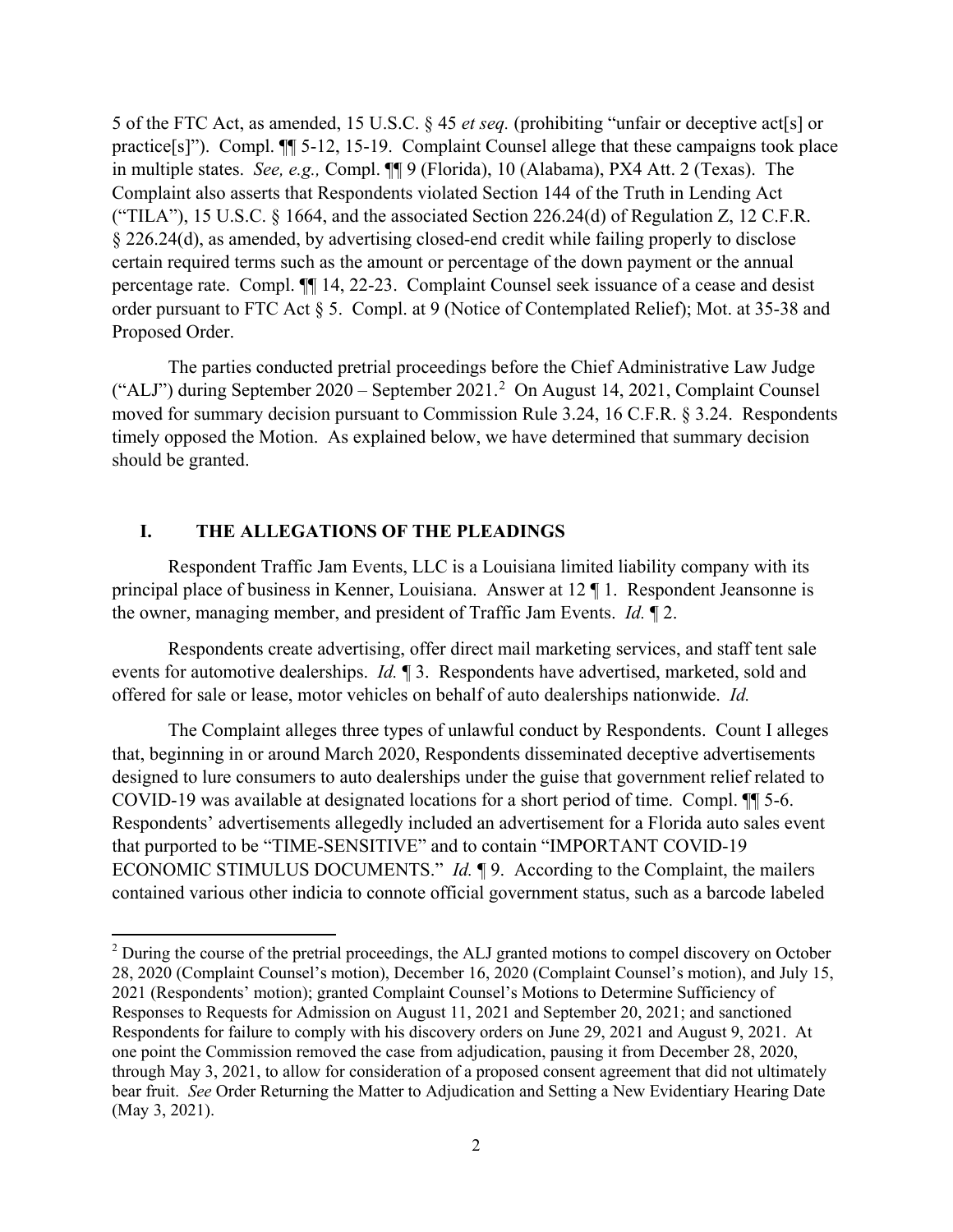"COVID-19 STIMULUS (INDIVIDUAL)" and containing a notice number, and a watermark containing the Great Seal of the United States. *Id.* The notice allegedly provided an address in Bushnell, Florida, which it described as a "relief headquarters" and "designated local headquarters," and further stated that the consumer "must claim these stimulus incentives at your designated temporary 10-day site." *Id.* In at least some instances, the Complaint alleges, Respondents included in their mailer a purported check issued by "Stimulus Relief Program" with "COVID-19 AUTO STIMULUS" in the memo line and a space for an endorsement on the back. *Id.* Respondents allegedly disseminated at least one other similar COVID-19 stimulus mailer to entice consumers to an auto dealership in Dothan, Alabama. Compl. ¶ 10.

Count II of the Complaint alleges that Respondents disseminated deceptive mailings claiming that recipients had won prizes in order to lure them to auto sales events. Compl. ¶ 12. For example, from May through June 2020, the Complaint alleges, Respondents disseminated a "\$15,000 INSTANT CASH GIVEAWAY" mailer that invited consumers to match their listed "official winning code," a code in a "Combination Box," and a code next to the specific prize of \$ 2,500. *Id.* The mailer allegedly states that the matching codes mean the consumer is a "guaranteed winner"; however, only on the reverse side in fine print, contrary to the claim that the consumer is a "guaranteed winner," does the mailer reveal that the consumer must visit the dealership to see if they have won a prize, and that they only have 1/52000 odds of winning \$2,500 cash even if their Combination Box contains the winning code. *Id.*

Count III of the Complaint alleges that Respondents disseminated advertisements that violated TILA by failing clearly and conspicuously to disclose certain lending terms. Compl. ¶¶ 14, 20-23. For example, Respondents' COVID-19 mailer for the Florida sales event allegedly states particular terms for credit such as a down payment amount and monthly payment for vehicles, without clearly and conspicuously disclosing other required terms such as the repayment term and the annual percentage rate. *Id.* at 14.

Respondents' Answer admitted that the COVID-19 and the prize notification mailers were sent, Answer at 1-3, but denied that any mailings were deceptive or violated TILA. *Id.* at 2, 7, 11-12.

*The Louisiana TRO Action:* Several weeks before issuance of the Complaint in this proceeding, Complaint Counsel filed a civil action in the Eastern District of Louisiana seeking an injunction against the COVID-19 mailer pursuant to Section 13(b) of the FTC Act, 15 U.S.C. § 53(b). *FTC v. Traffic Jam Events, LLC, et al.,* Case No. 2:20-cv-01740 (E.D. La.) (filed Jun. 16, 2020). The court held a telephonic hearing on a motion for a temporary restraining order on June 25, 2020. The court declined to grant the preliminary relief for reasons inapplicable to this administrative proceeding. Specifically, the court found that Complaint Counsel had not shown that Respondents were (currently) "violating or [ ] about to violate" a provision of law enforced by the Commission, Order and Reasons (Jun. 26, 2020) at 7, a requirement for a § 13(b) injunction case in federal court. 15 U.S.C. § 53(b). But Section 5(b) of the FTC Act, 15 U.S.C. § 45(b), governs the FTC's administrative actions, like this one. That section applies whenever the Commission has reason to believe that a person, partnership, or corporation "*has been* or is" using any unfair method of competition or unfair or deceptive act or practice, 15 U.S.C. § 45(b)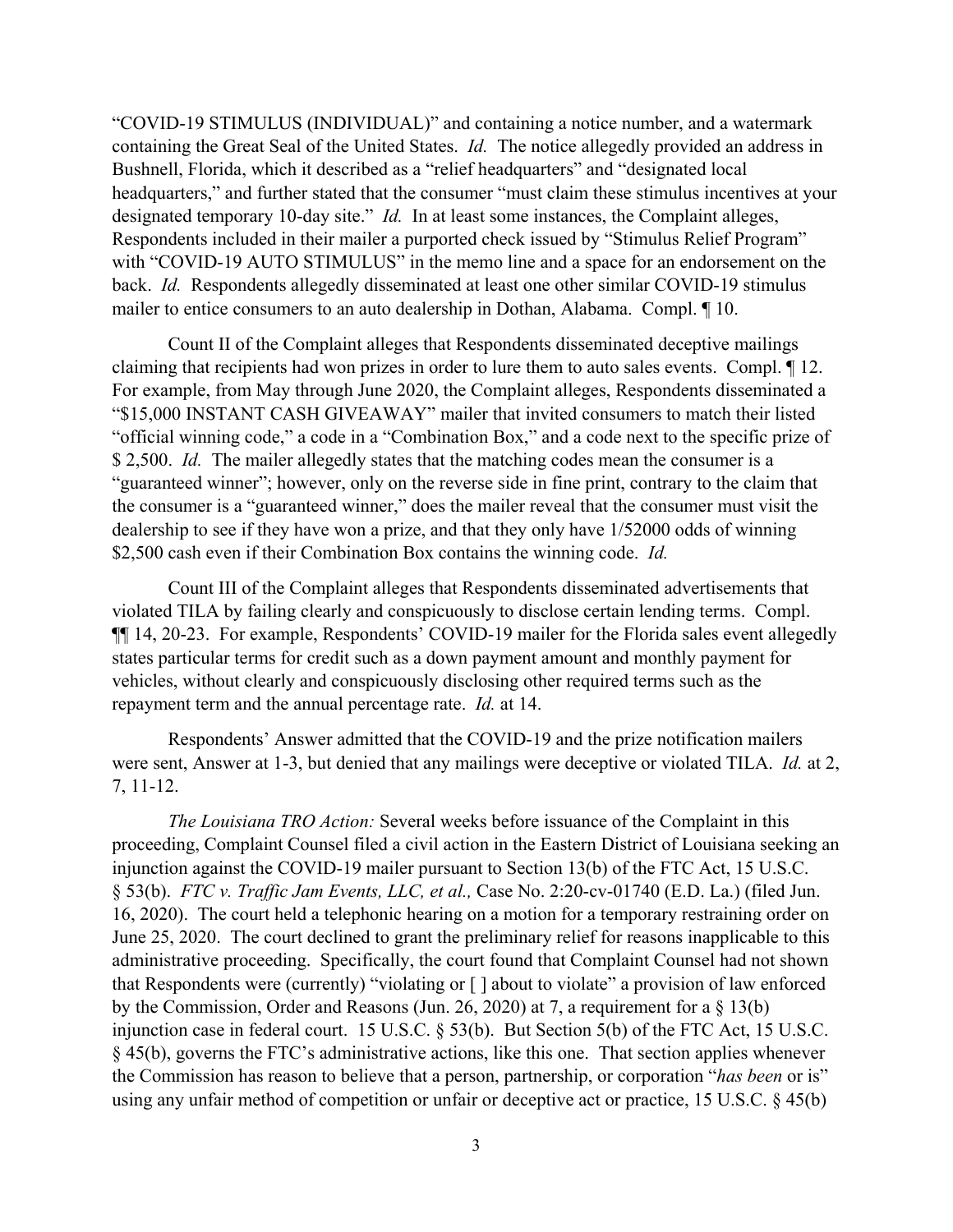(emphasis supplied), a standard met here. *See also AMG Capital Mgmt., LLC v. FTC,* 141 S. Ct. 1341, 1348 (2021) (purpose of § 13(b) is to stop seemingly unfair practices while the Commission determines their lawfulness in an administrative forum). The district court emphasized that the sole issue it decided was the Commission's entitlement to a temporary restraining order under § 13(b), which it deemed an "extraordinary remedy," Order and Reasons at 23, and it emphasized that it was "mak[ing] no finding regarding whether the FTC will succeed . . . in proving that Defendants have previously violated any provision of law enforced by the FTC."<sup>[3](#page-3-0)</sup> *Id.* at 24. This latter determination, the court stated, "carries its own penalties." *Id.* Thus, we turn with fresh eyes to this case, which arises under our Section 5(b) relief authority encompassing past and current conduct.

## **II. STANDARD FOR SUMMARY DECISION**

 $\overline{a}$ 

We review Complaint Counsel's motion for summary decision pursuant to Rule 3.24 of our Rules of Practice, 16 C.F.R. § 3.24. Our analysis is analogous to that applied to motions for summary judgment under Federal Rule of Civil Procedure 56. *See In re McWane, Inc. & Star Pipe Prods., Ltd.,* 2012 WL 4101793, at \*5 (FTC Sept. 14, 2012); *In re Polygram Holding, Inc.,* 2002 WL 31433923, at \*1 (FTC Feb. 26, 2002). "A party moving for summary decision must show that 'there is no genuine issue as to any material fact' and that it is 'entitled to judgment as a matter of law.'" *In re Benco Dental Supply Co.,* 2018 WL 6338485, at \*2 (FTC Nov. 26, 2018) (quoting Commission Rule 3.24 and Fed. R. Civ. P. 56).

As with a summary judgment motion, the party seeking summary decision "bears the initial responsibility of . . . identifying those portions of [the record] which it believes demonstrate the absence of a genuine issue of material fact." *Celotex Corp. v. Catrett,* 477 U.S. 317, 323 (1986) (internal quotations omitted). Commission Rule 3.24 provides that the movant must file a "separate and concise statement of the material facts as to which the moving party contends there is no genuine issue for trial." 16 C.F.R. § 3.24(a)(1). Provided the movant meets this initial burden, the party opposing the motion "may not rest upon the mere allegations or denials of his or her pleading" but must instead "set forth specific facts showing that there is a genuine issue of material fact for trial." 16 C.F.R. § 3.24(a)(3); *Carozza v. CVS Pharmacy, Inc.,*  992 F.3d 44, 56 (1st Cir. 2021). The non-movant must set forth these facts by filing its own, separate and concise counter-statement of facts. 16 C.F.R. § 3.24(a)(2).

In evaluating the existence of a dispute for trial, we are required to resolve all factual ambiguities and draw all justifiable inferences in the light most favorable to the party opposing the motion. *Benco Dental Supply Co.,* 2018 WL 6338485, at \*3; *McWane, Inc.,* 2012 WL 4101793, at \*5; *Anderson v. Liberty Lobby, Inc.*, 477 U.S. 242, 247 (1986). Where the "evidence [favoring the non-moving party] is merely colorable, or is not significantly probative, summary judgment may be granted." *Id.* at 249-50. However, "[i]f reasonable minds might differ on the inferences arising from undisputed facts, then the court should deny summary

<span id="page-3-0"></span><sup>&</sup>lt;sup>3</sup> The court also made no findings about the prize mailings or the alleged TILA violations, which were not before it.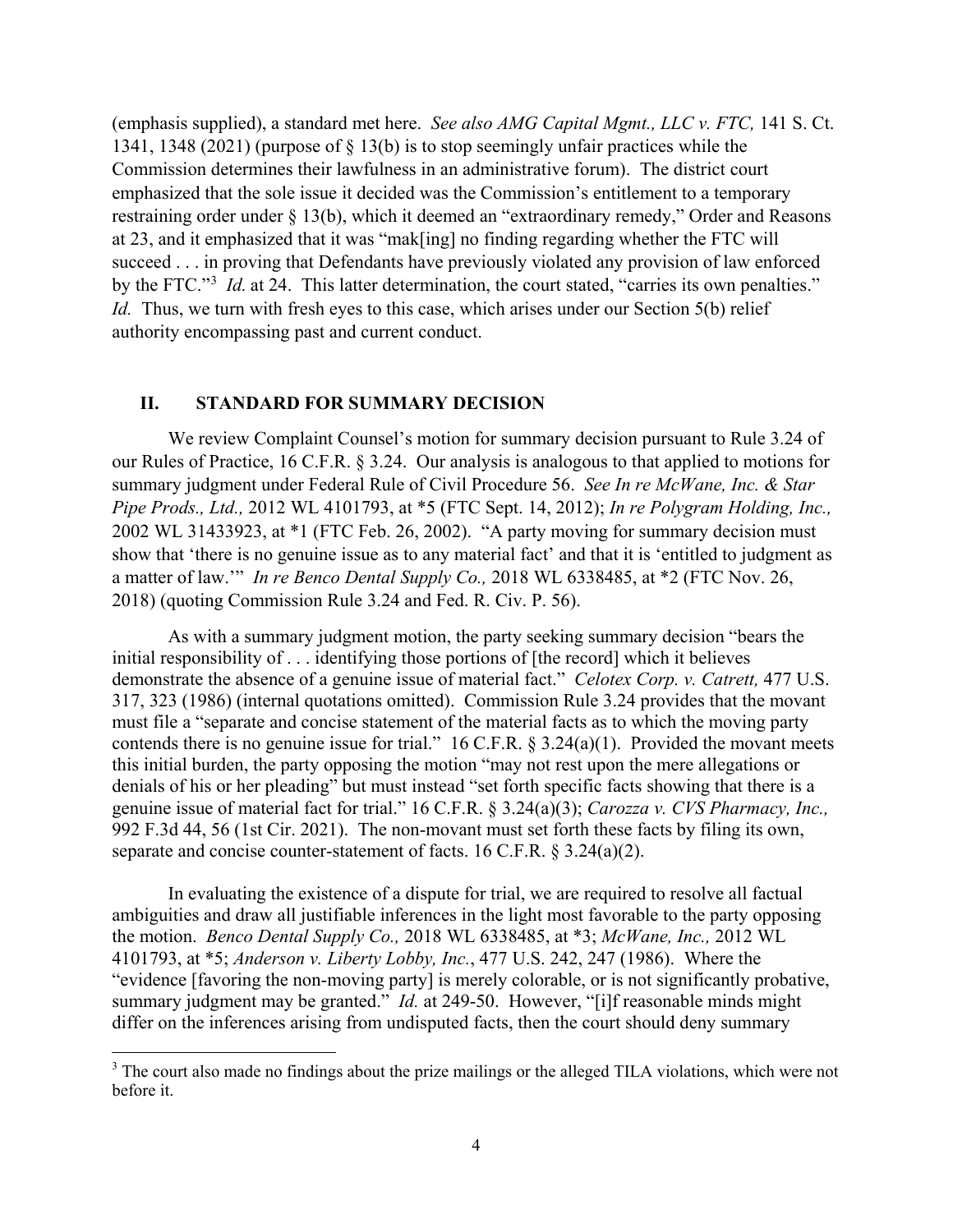judgment." *Impossible Elecs. Techniques, Inc. v. Wackenhut Protective Sys., Inc., 669 F.2d* 1026, 1031 (5th Cir. 1982).

For the reasons stated below, we have determined to grant summary decision. As to Counts I and II, we find that the Respondents have failed to raise a genuine dispute of material fact regarding whether the challenged advertisements are deceptive, false, and the claims therein material to consumers. As to Count III, we find that Respondents have failed materially to dispute that Traffic Jam created and disseminated advertisements that failed to make the clear and conspicuous disclosures required by TILA. We further find Complaint Counsel have demonstrated, and Respondents have failed to raise a genuine dispute, that individual Respondent Jeansonne had authority and control over Respondent Traffic Jam Events and participated in its conduct regarding the pertinent advertisements, and we therefore find that summary decision is appropriate against both the individual and corporate Respondents for all three counts. Finally, we find that Complaint Counsel's proposed Order is appropriate and necessary to prevent further violations by the Respondents, and we therefore issue it.

#### **III. FACTS ABOUT WHICH THERE IS NO GENUINE DISPUTE**

Before we turn to summarizing the facts about which there is no triable dispute, we offer a note about our process. As required by Commission Rule 3.24, Complaint Counsel as the Movant identified the facts they claim are undisputed and supported those facts with record citations in a separate Statement of Material Facts. 16 C.F.R. § 3.24(a). Respondents do not make a serious attempt to controvert these facts. Respondents chose not to file a counterstatement of facts as required by the Rule. 16 C.F.R.  $\S 3.24(a)(2)$ . The statement should have identified "those material facts as to which [Respondents] contend[] there exists a genuine issue for trial." *Id.* The non-movant's statement of material facts is no mere procedural nicety, but goes to the heart of the non-movant's task on summary decision which is to demonstrate with evidence the need for a trial. *See Coseme-Rosado v. Serrano-Rodriguez,* 360 F.3d 42, 45-46 (1st Cir. 2004) (failure to submit counter-statement of facts, with citations to the record, justifies accepting the initial statement of facts as true)*.* In any event, as explained herein, we have carefully considered each of the arguments that Respondents raised in their Opposition memorandum, and we find these arguments are fully capable of resolution on summary decision.

Respondents raise several legal arguments. First, as to Counts I and II, they contest the Commission's authority to act, which they contend is limited by 5 U.S.C. § 45(n). Opp. at 4-7. They also challenge Complaint Counsel's showing of the materiality of the claims in their advertisements. *Id.* at 7-8. As to Count III, they challenge the applicability of TILA to advertisers such as Respondents. *Id.* at 12-13. Respondent Jeansonne denies responsibility for the acts and practices of Traffic Jam Events. *Id.* at 12. Finally, Respondents also challenge the Commission's authority to award the relief sought by Complaint Counsel. Opp. at 13-14.

Legal issues such as those raised by Respondents are appropriate for summary disposition. *See Cremona v. R.S. Bacon Veneer Co.,* 433 F.3d 617, 620 (8th Cir. 2006) (case that involves only questions of law is "particularly appropriate" for summary judgment); *see also*  10A Fed. Prac. & Proc. Civ. (Wright & Miller) (4th Ed.) § 2712 (summary judgment can dispose of actions that involve only a question of law.) Respondents' arguments regarding materiality,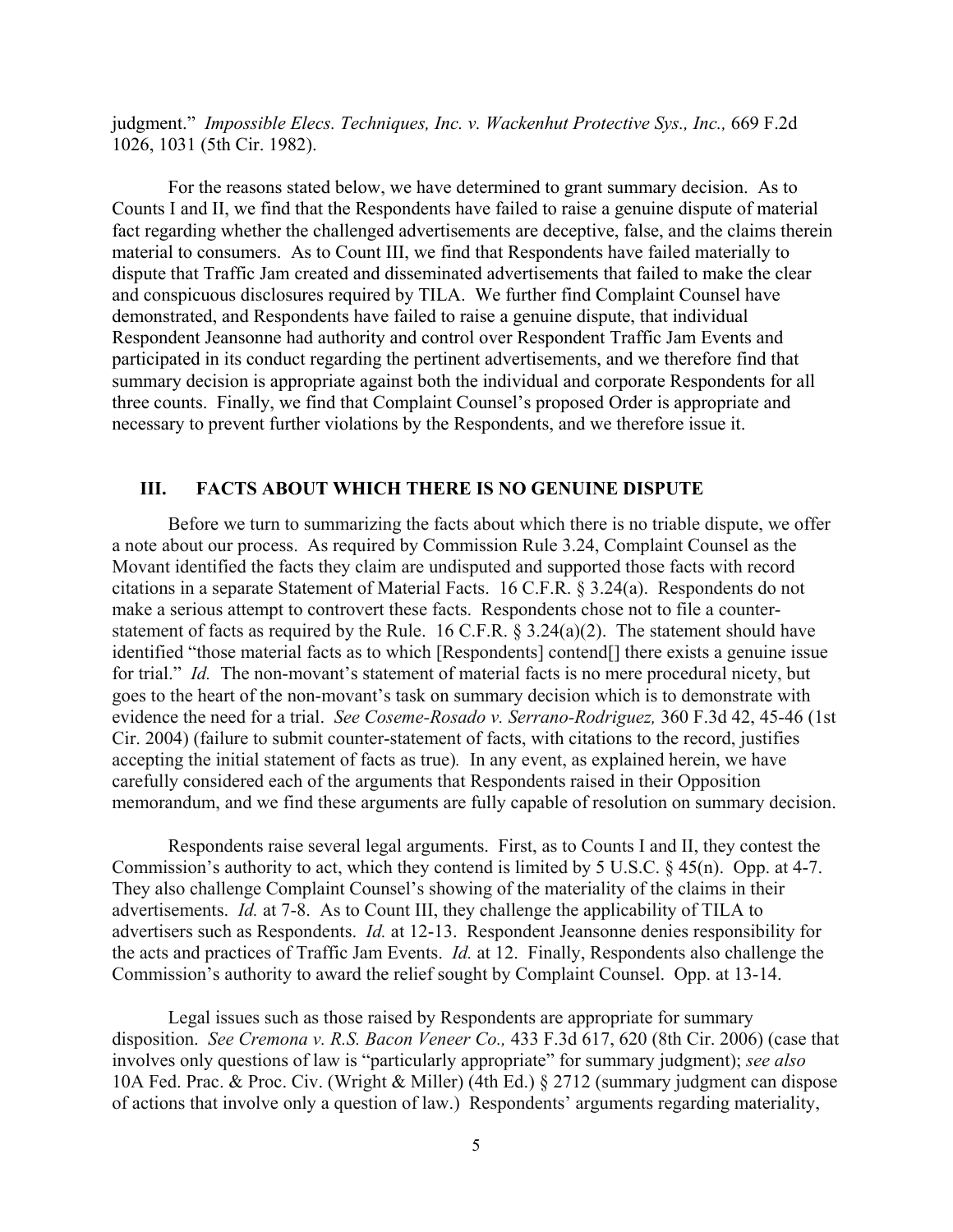which involve the application of law to the undisputed contents of the advertisements, are equally appropriate for summary decision. Courts and the Commission regularly use the summary decision process to analyze the lawfulness of potentially deceptive advertisements. *See, e.g.*, *FTC v. Direct Marketing Concepts*, 569 F.Supp.2d 285, 300, 303 (D. Mass 2008), *aff'd,* 624 F.3d 1 (1st Cir. 2010) (analyzing the "net impression" of advertisement on summary judgment); *FTC v. Gill,* 71 F.Supp.2d 1030, 1043-44 (C.D. Cal. 1999) (same); *In re Jerk LLC,*  159 F.T.C. 885, 892-909 (2015) (analyzing deceptive advertising, including materiality, on summary decision), *aff'd in relevant part sub nom. Fanning v. FTC*, 821 F.3d 164 (1st Cir. 2016); *California Naturel,* 2016 WL 7228668, at \*5-6 (Dec. 5, 2016) (conducting "facial analysis" of claims in advertising).

Based on our review of the Motion and the Opposition, with consideration of the uncontroverted facts, we find that Complaint Counsel have established the following beyond genuine dispute.

# **A. The Commission's Jurisdiction Over Respondents**

Respondents create advertising, offer direct mail marketing services, and staff tent sale events for automotive dealerships. CC Fact Stmt. ¶ 5. Respondents' sales staff calls dealerships in different states to obtain new business, and Respondents have used email blasts to promote their products and services nationwide. *Id.* at ¶ 6.

Respondents' mailers have been disseminated to consumers throughout the United States. *Id.* at  $\P$  7. Since at least July 2015, in the course of generating mailers to promote automotive sales events, Respondent Traffic Jam Events has employed the services of printers located in California and Florida. *Id.*

# **B. State Law Enforcement Actions Regarding Prize Mailings**

In 2010, Respondent Traffic Jam Events entered into a consent order with the State of Kansas to resolve allegations that it had violated the Kansas Consumer Protection Act by disseminating mailings that implied consumers had the winning number for a grand prize drawing when they did not. CC Fact Stmt. ¶ 46. The order required payment of \$25,000 and permanently enjoined Respondent from committing the acts or practices described in the complaint. *Id.* at ¶ 48.

In 2013, Respondent Traffic Jam Events entered another consent order with the State of Kansas that permanently enjoined Respondent from entering any consumer transactions in the State, due to asserted violations of the first order. *Id.* at ¶ 49. The order also required payment of \$20,000. *Id.*

In February 2019, Respondent Traffic Jam Events entered into a consent order with the State of Indiana to resolve allegations that Respondent had contracted with automotive dealers to send mailings to thousands of Indiana consumers misrepresenting that they had won a specific prize. *Id.* at ¶¶ 51-52. The order prohibits deceptive prize promotions and is signed by Respondent Jeansonne. *Id.* at ¶ 52.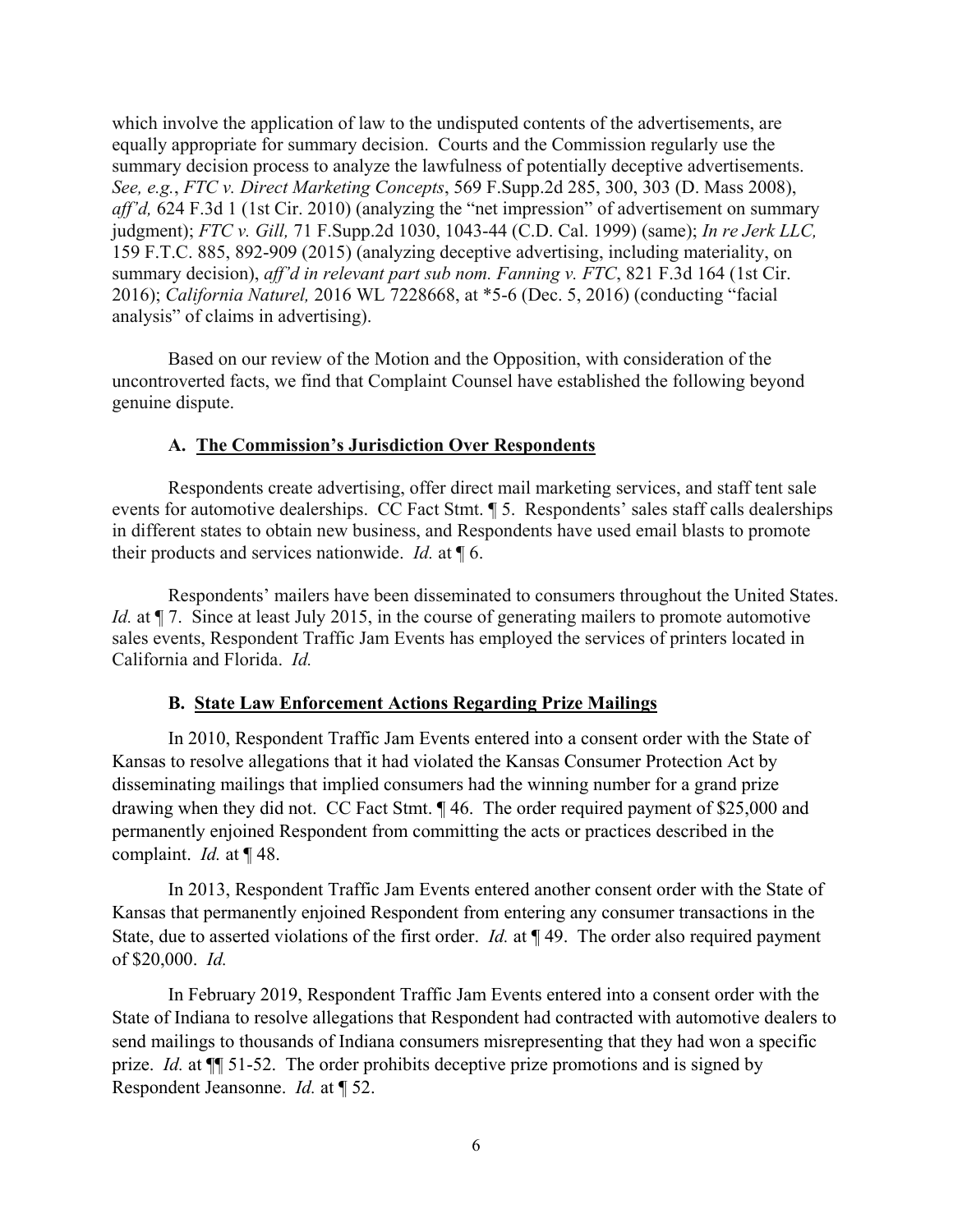## **C. The COVID-19 Stimulus Mailer**

In March 2020, Respondents designed a direct mail advertising campaign based on COVID-19 government relief. CC Fact Stmt. ¶ 9. The material facts of the mailings are uncontested.

Respondent Jeansonne acknowledged in testimony the COVID-19 relief mailers as his "brainchild." *Id.* at ¶ 10. The Coronavirus Aid, Relief, and Economic Security Act (CARES Act) was signed into law on March 27, 2020 to provide financial assistance to individuals, families, and businesses. *Id.* at ¶ 9. Around this time, Respondents sent an email blast to dealerships nationwide promoting a direct mail advertisement to consumers that would tout a COVID-19 stimulus relief mailer "on an official letter format." *Id.* at ¶ 11.

Respondents' COVID-19 stimulus relief mailer was distributed to approximately 35,000 consumers. *Id.* at ¶ 12. The mailer promoted an auto dealership, New Wave Auto Sales, also known as MK Automotive, in Bushnell, Florida. *Id.*

The mailers bore characteristics that were designed to associate them with a government program, including:

- a. The mailers were sent in manila envelopes that stated "Official Documents Enclosed" "Do not tamper or mutilate" on one side and "IMPORTANT COVID-19 ECONOMIC STIMULUS DOCUMENT ENCLOSED" on the other. *Id.* Both sides of the envelopes contained bar codes and stated in bold font, "TIME-SENSITIVE FAST-TRACKED MAIL: OPEN IMMEDIATELY." *Id.*
- b. The enclosed notice stated at the top in bold: "URGENT: COVID-19 ECONOMIC AUTOMOTIVE STIMULUS PROGRAM RELIEF FUNDS AVAILABLE • ALL PAYMENTS DEFERRED FOR 120 DAYS." *Id.*
- c. The notice header also included a barcode with a notice number that claims relate to "COVID-19 STIMULUS (INDIVIDUAL)" and a watermark depicting the Great Seal of the United States. *Id.*
- d. A box on the notice touted specific relief similar to the CARES Act, including thousands in relief funds and payment deferrals. *Id.* The notice repeatedly described the location as "relief headquarters," "your designated temporary 10 day site," and "designated local headquarters." *Id.*
- e. The notice represented that consumers "must claim these stimulus incentives at your designated temporary 10-day site" and provided an address in Bushnell, FL. *Id.*
- f. The notice also included a list of "Mandatory qualifications to receive Stimulus Relief Funds": 1) Must be permanent U.S. resident. 2) Must have a valid driver's license. 3) Annual Income cannot exceed \$91,300. *Id.*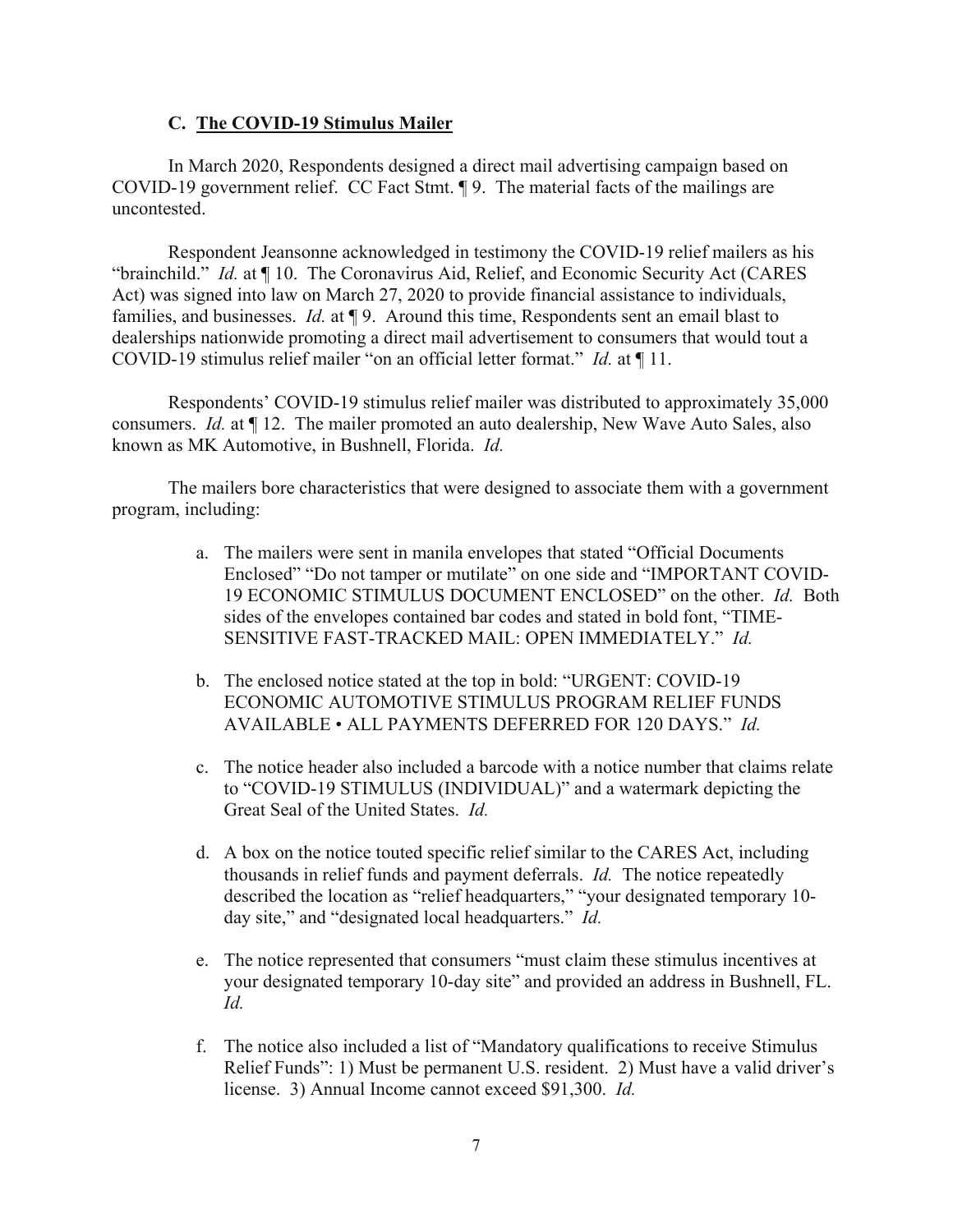g. The mailer also included a mock check issued by "Stimulus Relief Program." *Id.* The check's memo field stated "COVID-19 AUTO STIMULUS" and included an "AUTHORIZED SIGNATURE" with a watermark of a lock; the back of the check included the statement "ORIGINAL DOCUMENT" and a space to endorse on the back with the instruction "DO NOT WRITE, STAMP OR SIGN BELOW THE LINE. RESERVED FOR FINANCIAL BANK USE." *Id.*

Images from the Bushnell, Florida mailer are attached to this Opinion as Appendix A.

Beginning on or around March 25, 2020, Respondent Traffic Jam Events disseminated or caused to be disseminated another COVID-19 mailer to 18,103 consumers in Alabama. CC Fact Stmt. ¶ 13. The mailer was used for a sales event for the dealership Dothan Chrysler Dodge Jeep Ram Fiat in Dothan, Alabama. *Id.* The mailers were sent in manila envelopes that state in bold font "ECONOMIC STIMULUS DOCUMENTS ENCLOSED" on one side and "TIME SENSITIVE FAST-TRACKED MAIL: OPEN IMMEDIATELY" on both sides *Id.* 

#### **D. The Prize Advertisements**

Respondents do not dispute that Traffic Jam Events generated so-called "combination box" prize mailings to promote auto dealerships in at least six states. CC Fact Stmt. ¶¶ 17-18; *see also,* Opp. Ex. 4 (Lilley Dep.) 31:15-19 (referring to "combination box" mailer as a "saturation mailing"). The mailing for Landers McLarty Toyota in Madison, Alabama, attached to Respondents' Answer, provides an example. Answer, Ex. C. Images from the Landers McLarty Toyota prize promotion are attached to this Opinion as Appendix B. The mailer states: "If your digital electronic combination box matches the official winning code and one of the codes below, you are a guaranteed winner with a possible \$15,000 INSTANT CASH . . . ." Answer, Ex. C. Respondent Traffic Jam admits that the mailer was sent to residents in Alabama in May 2020. PX4 at Request for Admission 27. The practice of Respondent Traffic Jam was to design the mailers, obtain approval from the dealer, then direct a printing company to produce and mail the pieces. Opp. Ex. 4 (Lilley Dep.) 37:17-23; *see also* PX13, 19 (examples of printer records containing mailing instructions); PX 28, 29 (examples of postal statements); CC Fact Stmt. 30 (uncontested assertion of numerous ads disseminated by Respondents).

The Madison, Alabama advertisement lists an "OFFICIAL WINNING CODE" of 74937. CC Fact Stmt. ¶ 20. Below the OFFICIAL WINNING CODE is a Combination Box code. *Id.* The OFFICIAL WINNING CODE and the Combination Box code match. *Id.* In fact, the Combination Box code was always 74937 on all mailers and it always matched the official winning code. Opp. Ex. 4 (Lilley Dep.) 109:15-24. An arrow points rightward from the "Official winning code match here" to a selection of prizes. CC Fact Stmt. ¶ 21. Following that arrow, to the right of the "OFFICIAL WINNING CODE" and Combination Box code is a prize panel featuring five prizes with codes above each one. *Id.* The \$2,500 INSTANT CASH prize lists the number 74937 and matches both the "OFFICIAL WINNING CODE" and the Combination Box code. *Id.* at ¶ 22.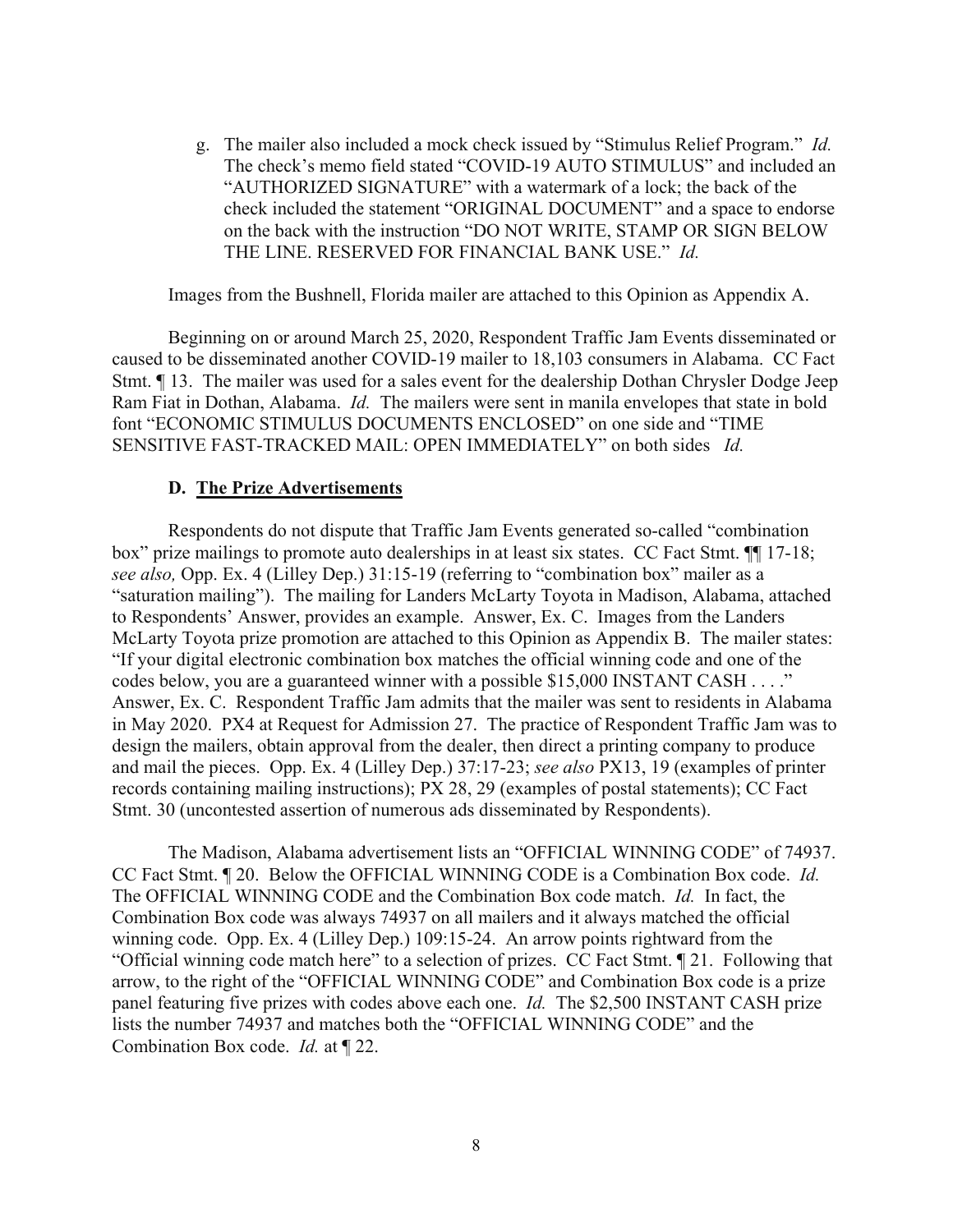The reverse side of the advertisement includes fine print in the bottom right corner. *Id.* at 23. The fine print disclaimer states: "If the winning number on your invitation matches the prize board at the dealership, you have won one (1) of the following prizes: #1 \$15,000 Instant Cash 1:52,000 #2 \$2,500 Instant Cash 1:52,000 #3 \$800 Amazon Gift Card 1:52,000 #4 All-New Wireless Earpods Pro w/Charging Case 51,996:52,000 #5 \$250 Walmart Gift Card 1:52,000." *Id.* at 24. The cost for the earpods depicted in these advertisements is around \$6.00. *Id.* at 27.

The mailer lists a telephone number and website that consumers can use to verify their prize and schedule a time to come to the dealership. *Id.* at ¶ 28. Above that information is the consumer's first name, followed by "your combinations above must match to win!" Answer Ex. C. Consumers who call or go online are congratulated and told that they are indeed a winner and need to visit the dealership to claim their prize. PX14 (prize call script sample) ("Wow!!! My computer just verified that your code is a winner! To claim your prize, you must bring your invitation to Test Demo Dealership as shown on your invitation, during the sale dates and hours where your code will be verified and prize awarded."); PX15 (website screenshot).

In reality, the "official winning code" was not that at all: rather, to win, the consumer needed to match a different, unique number hidden within the ad to a different set of numbers on a prize board at the dealership. Opp. Ex. 4 (Lilley Dep.) at 59:15-18; PX2 (Jeansonne Dep.) 163:18-20. The unique number is hard to find because it is printed in fine print in inconspicuous locations. Even Respondent Jeansonne himself had trouble finding it: when asked if the ad stated that the prize board number was the number consumers had to match, he gravitated toward connecting the prominent combination code and "official winning code" numbers of 74937 with the matching number associated with the \$2,500 prize: "It says right here, If your digital electronic combination box matches the official winning code and one of the codes below, you're a guaranteed winner with a possible \$15,000 instant cash. So you look at it, you have 74937. You have 74937; and then when you go in – I see where you're going, that it's above the 2,500 [dollars.]" CC Fact Stmt. 25. Jeansonne was asked if there was any disclaimer on the page, and replied, "No, I don't see that." PX2 (Jeansonne Dep.) at 165:1-4.

Respondents do not contest that Traffic Jam created and disseminated other prize mailers that were similar to the Madison, Alabama example. For example, one October 2020 "Match & Win" mailer entitled "\$20,000 Instant Cash Giveaway" used pull-tabs in lieu of a combination box. Mot. at 22 and PX8. The mailer instructed the recipient to "PULL THE TABS TO SEE IF YOU'VE WON" and that "IF YOU HAVE A ROW OF MATCHING SYMBOLS, YOU ARE A GUARANTEED WINNER!\*" The pull tabs showed matching 777s, which appeared on a prize panel next to \$2,500 INSTANT CASH. *Id.* Another variation was the "\$10,000 Pre-Loaded Instant Money Card Giveaway" disseminated in November 2020. PX9. Behind the scratch off was the number 74937, which corresponded with the winning number 74937 and matched the \$2,500 INSTANT CASH prize. *Id.*

Consumers recorded numerous complaints with public websites, the Better Business Bureau, and law enforcement agencies regarding the mailers. CC Fact Stmt.  $\P$  59-61, 63, 65-66. Consumers complained that they had been "scammed to come into [a dealership] with a promotion saying that I had won \$1,500 instant cash." *Id.* at ¶ 59. A consumer who matched the three numbers with a valuable prize, checked by phone that they had won, and then was told that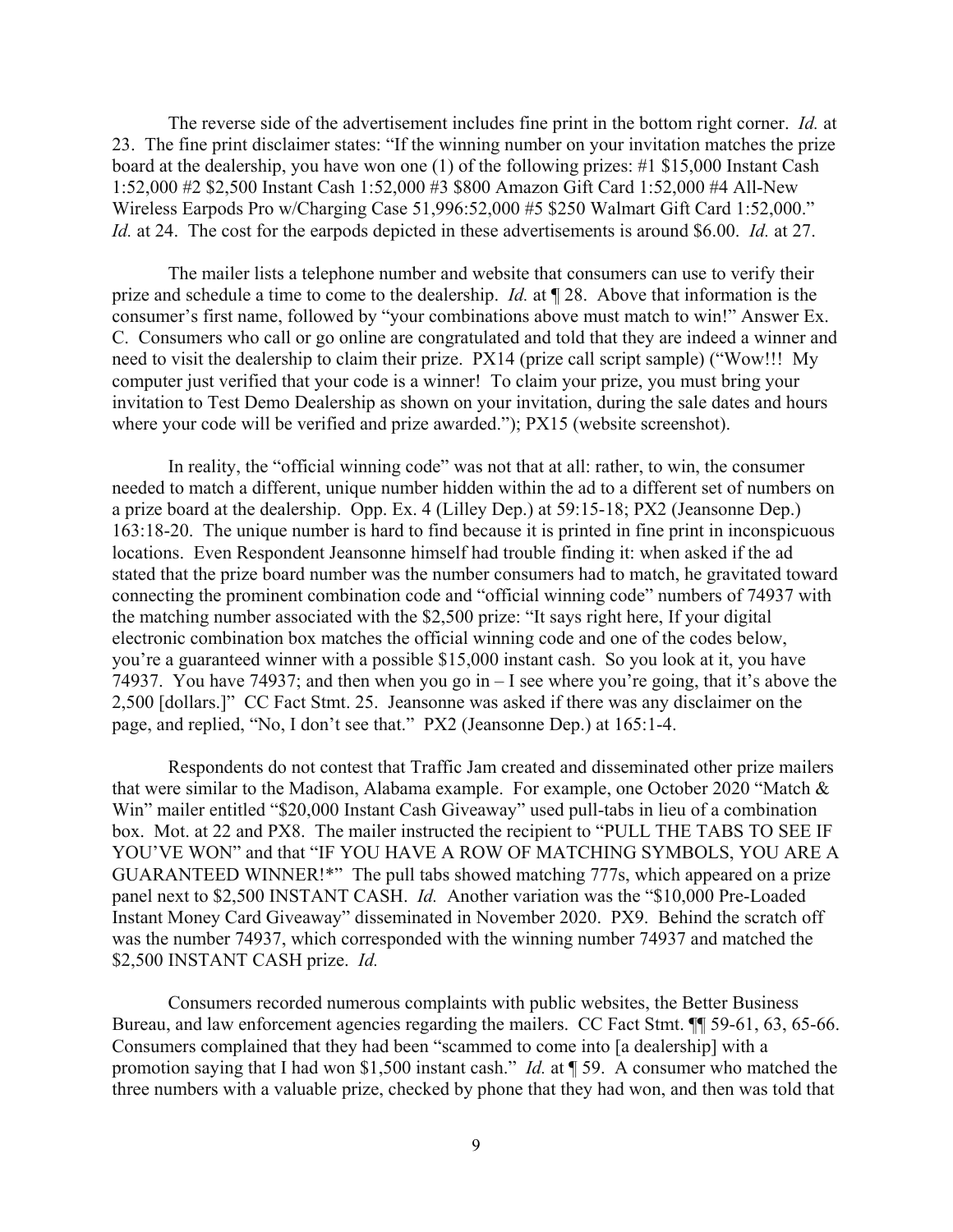the bar code number determined their prize, commented that "this is misleading advertising and is just a bait to get you into [the] dealership." PX 1 Att. JI. As one consumer explained, "displaying your prizes right next to the codes always implies correlation. I drive for an hour to be told that, despite sitting right next to one another, those are not the prizes for those codes. The fine print did not convey that, either. Walked in for money, came out with bootlegged airpods." PX 1 Att. KW; *see also* PX 1 Atts. JJ, JU (customers explaining that the matching prize codes were withdrawn upon appearing at the dealer).

Facts suggest that Respondents understood that consumers would misperceive the mailers to mean that they had actually won. Former employee William Lilley describes many of the advertisements as "aggressive" prize panels. CC Fact Stmt. ¶ 31. By "aggressive," he means advertisements where "you get customers that, you know, sometimes perceive that they won a certain prize because of, you know, the way the prize is and the numbers are laid out." *Id.*

# **E. The Alleged TILA Violations**

 $\overline{a}$ 

Visual inspection of Respondents' mailings shows that Respondents have regularly created advertisements to aid, promote, or assist closed-end credit transactions.[4](#page-9-0) *See, e.g.,*  Answer Ex. C (describing monthly payment amounts for credit offers); PX1 at Atts. G-BI, CI-JE. Such advertisements are thus subject to Section 144 of TILA, 15 U.S.C. § 1664 and its implementing regulation, Section 1026.24 of Regulation Z, 12 C.F.R. § 1026.24.

TILA and Regulation Z require advertisements for closed-end credit to disclose certain terms when "triggering terms" appear in the ad. Specifically, if an ad contains an amount or percentage of a down payment, the amount or number of installment payments, the amount of any finance charge, or the period of repayment, then the ad must also state additional terms such as the terms of repayment and the annual percentage rate ("APR"), using that term. 15 U.S.C. § 1664(d); 12 C.F.R. § 1026.24(d). These disclosures must be set forth "clearly and conspicuously." 12 C.F.R. § 1026.24(b).

Respondents' advertisements follow a pattern: monthly payment amounts appear prominently in colorful type, while other credit terms such as APR and number of monthly payments appear in a different part of the ad, in obscure, small type. CC Fact Stmt. ¶ 33.

In some advertisements, the monthly payment appears prominently on the first page and the number of payments and APR appear on a separate page, buried at the bottom, in minute type. *Id.* at ¶ 34.

In other advertisements, financing with 0% APR or a low APR appears in colorful, prominent type, in close proximity to images of vehicles and monthly payment amounts – but the fine print states that the APR for the vehicles pictured in the ad is substantially higher. *Id.* at ¶ 35.

<span id="page-9-0"></span><sup>&</sup>lt;sup>4</sup> The advertisements were for "closed-end credit" because for auto loans, creditors do not make additional credit available as consumers repay their balances. 12 C.F.R. §§ 1026.2(a)(10), (20).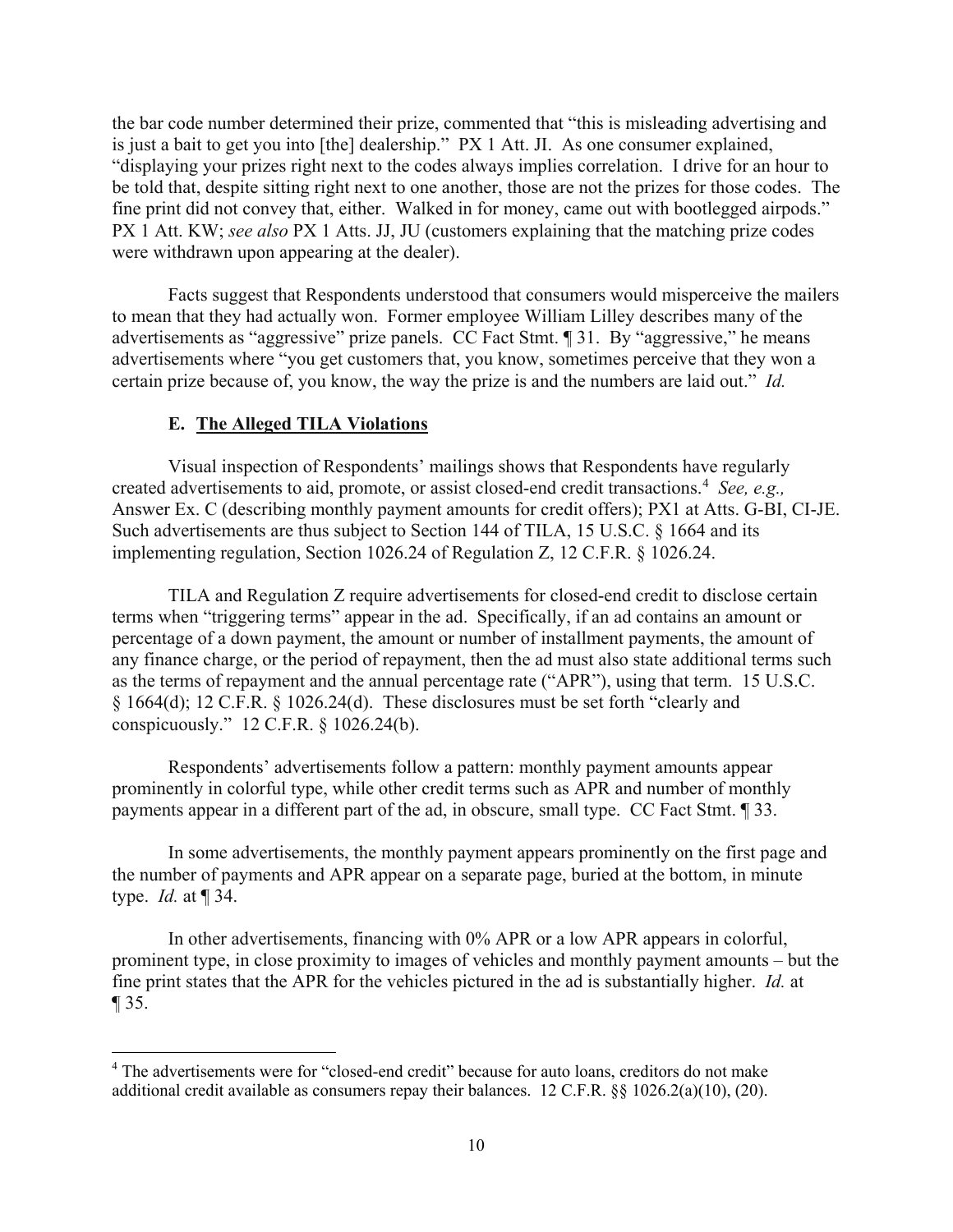In some instances, the advertisements state a monthly payment amount but do not disclose the down payment or the number of monthly payments. PX4, Request for Admission 24 Att. 24.

Respondent Traffic Jam Events admits creating these advertisements. Amended Response to Req. for Admission 31 (PX4 at 16). Both Traffic Jam Events and Respondent Jeansonne deny legal responsibility for the advertisements, arguing that the dealers are responsible. *Id.*[5](#page-10-0)

# **F. Respondent Jeansonne's Participation in and Control of the Activities of Respondent Traffic Jam Events**

As noted previously, Respondent Jeansonne is the owner, managing member, and president of Respondent Traffic Jam Events. Answer, ¶ 2. Jeansonne considered himself a "strategist" at the company whose duties were to "oversee all departments." PX 2 (Jeansonne Dep.) 20:12-13. He had a broad range of responsibilities, "dipping [his] foot in sales, dipping [his] foot in a mail piece, dipping [his] foot in operations, dipping [his] foot in adequate procedures." *Id.* at 20:21-25. Jeansonne exercised control over Traffic Jam Events' hiring and firing decisions. CC Fact Stmt. ¶ 39. He set payment amounts and approved payment methods for the mailing pieces. Id. at ¶ 40. It was protocol for direct mail advertisements, indeed for "anything that ever left the company," to "always" go past Jeansonne's email first. Opp. Ex. 4 (Lilley Dep.) at 103:20-108:3. Jeansonne does not contest these facts, nor his involvement in the specific mailings described below.

Jeansonne involved himself in the decision making for the advertising challenged here. He acknowledged that the COVID-19 stimulus relief mailers were his "brainchild" and that he "did the creation." CC Fact Stmt. ¶¶ 43, 41. Jeansonne explained to a dealer that "the catch phrase right now s [*sic*] Stimulus Relief Funds. People are somewhat running from COVID-19. . . . but everyone is running to Stimulus Relief Funds." *Id.* at ¶ 43. In a discussion with a dealer about how strongly to word the mailer, Jeansonne wrote, "Mike, this is what I do and the piece is legal. If we are going to start watering down the pieces it won't work." PX26.

Jeansonne provided input on one mailer, stating "I would like (Especially on the Pulltab piece) to see a little more emphasis on the obvious, there has been a lot of stimulus money allocated to the automotive industry to allow YOU the public to buy a vehicle at never before seen prices!! Do not hesitate to be at this site." CC Fact Stmt.  $\P$  43. Jeansonne's employee responded to him saying, "updated pieces with more Stimulus verbiage," noting "[o]n the pull tab piece I added a lot more Stimulus relief stuff and included all the verbiage you sent over in

l

<span id="page-10-0"></span><sup>5</sup> At least some dealers, in turn, appear to blame Respondents. *See, e.g.,* PX16 (Better Business Bureau Dec.) attachment, dealer apologizing to a consumer for the "misunderstanding"; "[t]his event was handled by a third party vendor and they have stated the bar code is only there to validate the authenticity of the game piece in the event someone wins the large prizes." PX16 at 6.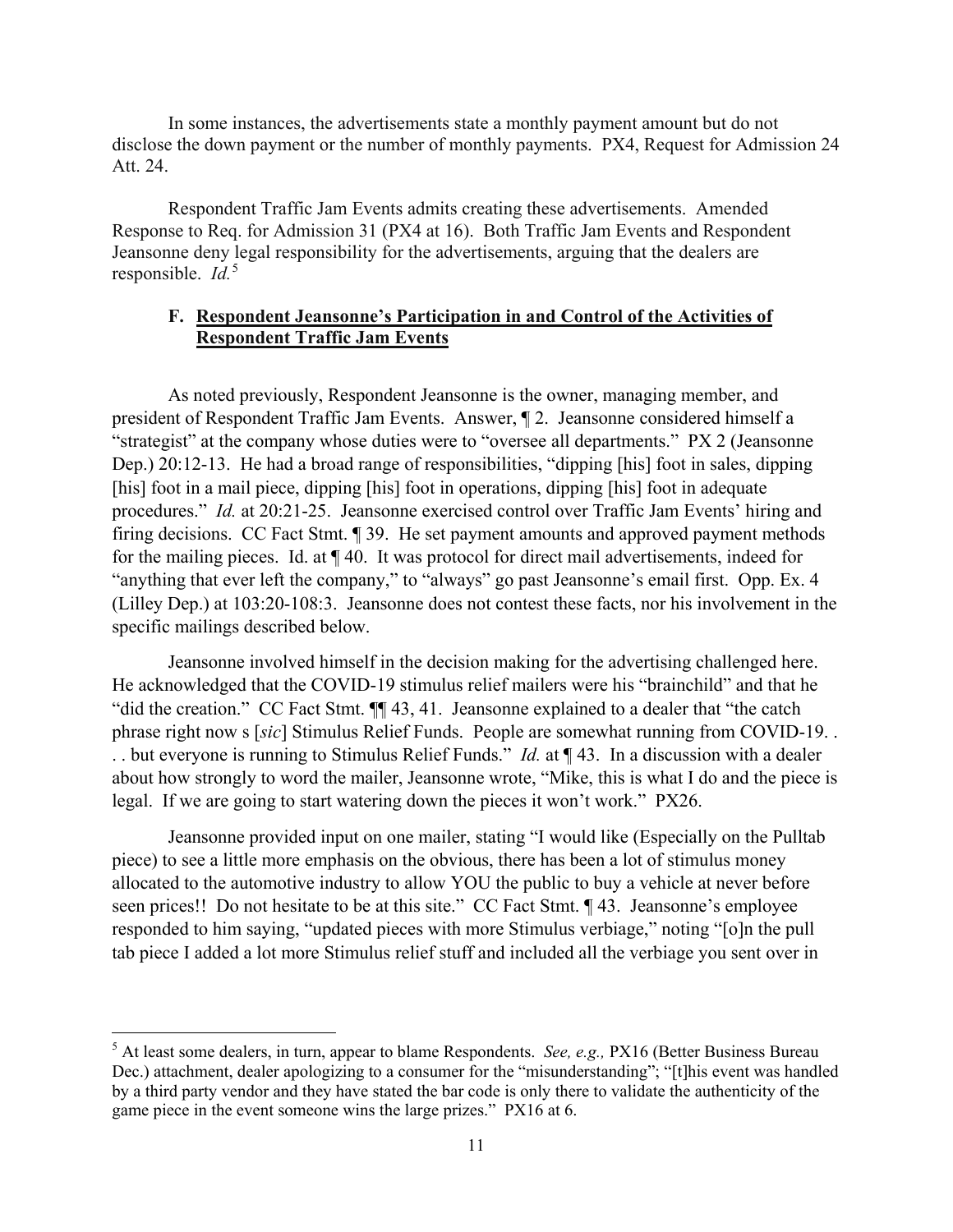the newspaper clipping on the back." *Id.* Moreover, Jeansonne testified that he made the decision to pay upfront for the development and dissemination of the mailers. PX17 at 44:13-14.

Regarding the prize mailers, Jeansonne exercised authority and control by settling state law enforcement actions. CC Fact Stmt. ¶ 42; PX2 (Jeansonne Dep.) 182:5-7. He was involved in communications with the printers and dealers about the telephone scripts, the success or failure of promotions, the type of glue-on pieces to use, the timing of mail drops, and other issues. CC Fact Stmt. ¶ 44; PX19-PX23.

# **IV. ANALYSIS**

#### **A. The Commission Has Jurisdiction Over the Challenged Advertising Activity**

Under the FTC Act, the Commission has jurisdiction over persons, partnerships, and corporations using unfair or deceptive acts or practices "in or affecting commerce." 15 U.S.C. § 45(a). Traffic Jam describes itself as offering "industry-leading direct-response mail and staffed-event campaigns for dealerships across the U.S.A." CC Fact Stmt. ¶ 6. Respondents promoted their services by email blast to dealers across the country and disseminated the challenged mailings to tens of thousands of consumers. *Id.* ¶¶ 6, 12; Opp. at 3 (acknowledging dissemination of COVID-19 mailer to 35,000 consumers for a tent sale in Florida and 10,000 for a tent sale in Alabama). Respondents have utilized the services of printers in multiple states to produce mailings. CC Fact Stmt. ¶ 7. We find that we have jurisdiction over Respondents' allegedly deceptive advertising activities pursuant to Section 5 of the FTC Act.

We also have jurisdiction over Respondents' alleged TILA violations. Section 108(c) of TILA, 15 U.S.C. § 1607(c), authorizes the Commission to enforce compliance by any person with TILA's requirements, "irrespective of whether that person is engaged in commerce or meets any other jurisdictional tests under the Federal Trade Commission Act." For the purpose of our exercise of enforcement authority, Section 108(c) deems a violation of any requirement imposed by TILA to be a violation of a requirement imposed by the FTC Act. *Id.*We thus have jurisdiction to address Respondents' alleged violations of TILA.

# **B. Respondents Have Violated Section 5 of the FTC Act As Alleged in Counts I and II**

## 1. Legal Standard

"An advertisement is deceptive if it contains a representation or omission of fact that is likely to mislead a consumer acting reasonably under the circumstances, and that representation or omission is material to a consumer's purchasing decision." *POM Wonderful LLC,* 2013 WL 268926, at \*18 n.5 (FTC Jan. 16, 2013), *aff'd sub nom. POM Wonderful, LLC v. FTC,* 777 F.3d 478 (D.C. Cir. 2015); *see also, In re California Naturel, Inc.,* 2016 WL 7228668, at \*5; *FTC Policy Statement on Deception,* 103 F.T.C. 174, 175 (1984) ("*Deception Statement*"), appended to *In re Cliffdale Assocs., Inc.,*103 F.T.C. 110 (1984). We thus utilize a three-part inquiry to evaluate whether, as a matter of law: (1) the advertising conveyed the claims alleged in the complaint; (2) the claim was false or misleading; and (3) the claim was material. *California Naturel,* 2016 WL 7228668, at \*5; *FTC v. Direct Marketing Concepts, Inc.* 569 F. Supp. 2d at 297; *see also FTC v. Pantron I Corp.,* 33 F.3d 1088, 1095-6 (9th Cir. 1994).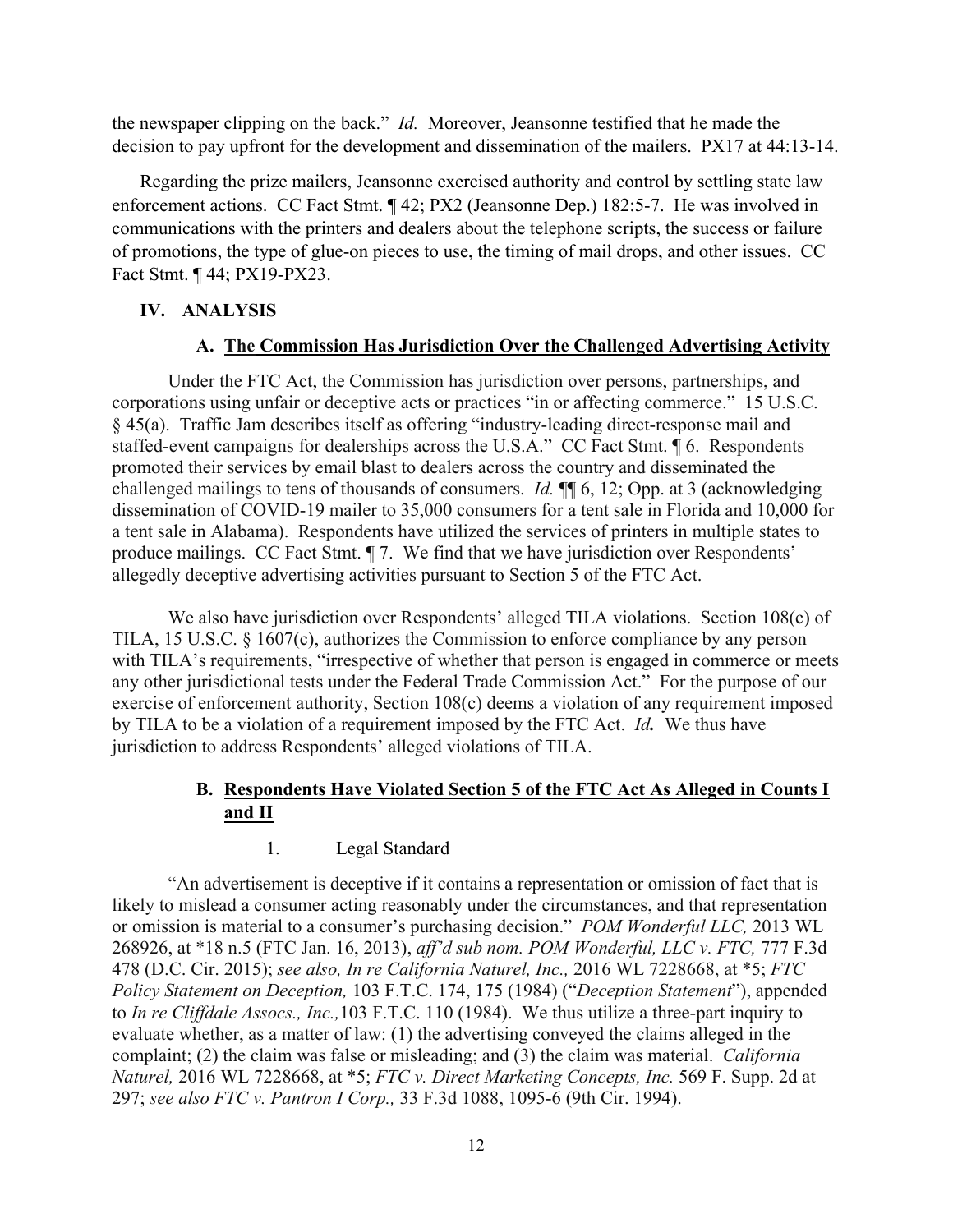Claims may be express or implied: express claims are those that directly state the representation at issue, while implied claims are any that are not express. *In re: Kraft, Inc.,* 114 F.T.C. 40, 120 (1991), *aff'd sub nom. Kraft, Inc. v. FTC,* 970 F.2d 311 (7th Cir. 1992). Absent an explicit representation, the Commission may determine whether the advertisement in question makes a representation by considering whether, from the point of view of a reasonable consumer-viewer, the "net impression" of the advertisement is to make such a representation. *In re Jerk LLC,* 159 F.T.C. at 891; *Direct Marketing Concepts,* 569 F. Supp.2d at 298; *Removatron Int'l Corp. v. FTC,* 884 F.2d 1489, 1497 (1st Cir. 1989) (looking to "common-sense net impression" of an advertisement). Extrinsic evidence is unnecessary if the claim is reasonably clear from the face of the advertisement. *POM Wonderful*, 2013 WL 268926, at \*20-21. The analysis looks at the net impression created by the interaction of all of the different elements in the ad, rather than the impact of each or a few elements. *In re Thompson Med. Co.,* 104 FTC 648, 793 & n.17 (1984), *aff'd,* 791 F.2d 189 (D.C. Cir. 1986).

Both express and implied claims may be deceptive. *Fedders Corp. v. FTC,* 529 F.2d 1398, 1402-03 (2nd Cir. 1976). "Deception may be accomplished by innuendo rather than by outright false statements." *FTC v. Wilcox,* 926 F. Supp. 1091, 1098 (S.D. Fla. 1995), quoting *Regina Corp. v. FTC,* 322 F.2d 765, 768 (3rd Cir. 1963); *FTC v. Capital Choice Consumer Credit, Inc.,* No. 02-21050 CIV, 2003 WL 25429612, at \*4 (S.D. Fla. Jun. 2, 2003). Furthermore, false advertising can be based on deceptive visual representations. *Sterling Drug, Inc. v. FTC,* 741 F.2d 1146, 1152, 1154 (9th Cir. 1984).

Turning to the second element, the determination of whether a representation or omission is deceptive turns on whether it is likely to mislead, not whether it has caused actual deception. Deception Statement at 176; *Thompson Med. Co., Inc. v. FTC,* 791 F.2d at 197; *Trans World Accounts, Inc. v. FTC,* 594 F.2d 212, 214 (9th Cir. 1979) ("[p]roof of actual deception is unnecessary to establish a violation of Section 5"). The question is whether the claim is likely to mislead a consumer acting reasonably under the circumstances. *Southwest Sunsites, Inc. v. FTC,* 785 F.2d 1431, 1436 (9th Cir. 1986); *FTC v. Wilcox,* 926 F. Supp. at 1098.

The third element is materiality. A representation is considered "material" if it "involves information that is important to consumers and, hence, likely to affect their choice of, or conduct regarding, a product." *FTC v. Cyberspace.com LLC,* 453 F.3d 1196, 1201 (9th Cir. 2006) (quotation omitted); *see also Kraft, Inc. v. FTC,* 970 F.2d at 322; *In re Jerk LLC,* 159 FTC at 891. Express claims are presumed material, *see FTC v. Pantron I Corp.,* 33 F.3d at 1095-96, and consumer action based on express statements is presumptively reasonable. *See FTC v. Five-Star Auto Club, Inc.,* 97 F.Supp.2d 502, 528 (S.D.N.Y. 2000) (citations omitted). Where evidence exists that a seller intended to make an implied claim, the Commission will infer materiality. Deception Statement at 182. The Commission also presumes materiality where claims relate to central characteristics of the product or service such as its purpose, safety, efficacy, or cost. *Id; In re Thompson Med. Co.,* 104 F.T.C. at 816-17.

## 2. Count I: COVID-19 Stimulus Relief Mailer

Applying our three-part test, we find that Complaint Counsel have succeeded in demonstrating that the Respondents' COVID-19 stimulus relief mailers constituted deceptive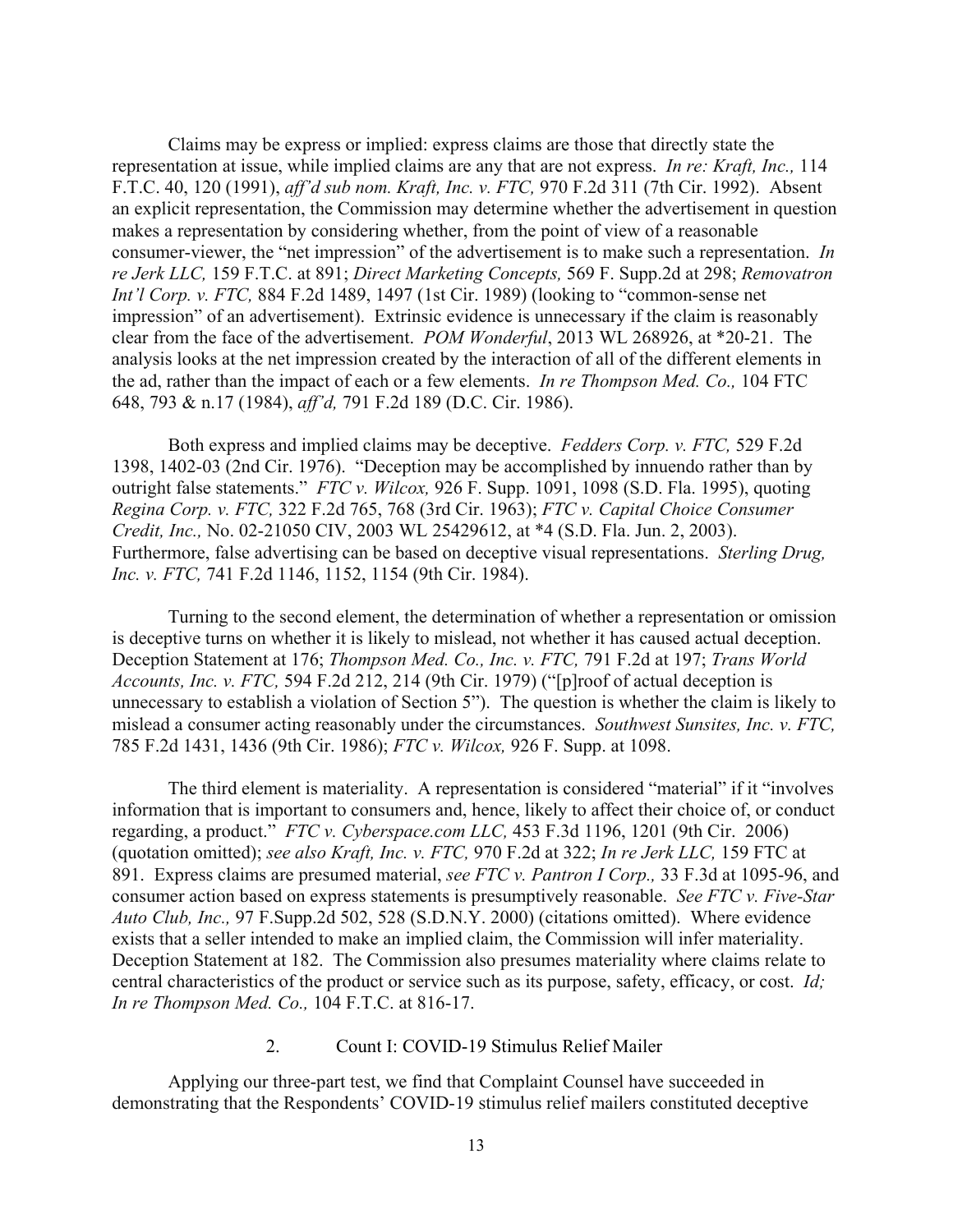advertising in violation of the FTC Act. Respondents disseminated the ads at or near the enactment of the Coronavirus Aid, Relief, and Economic Security Act (CARES Act), CC Fact Stmt. ¶ 9, at a time when many Americans may have expected a relief check based on widespread press coverage of the Act. Through a combination of express and implied claims, the mailers sought to convey that they originated from, or were affiliated with, a government stimulus program. The envelope stated, in bold letters, "IMPORTANT COVID-19 ECONOMIC STIMULUS DOCUMENTS ENCLOSED," and the enclosed notice stated "URGENT: COVID-19 ECONOMIC AUTOMOTIVE STIMULUS PROGRAM RELIEF FUNDS AVAILABLE **·** ALL PAYMENTS DEFERRED FOR 120 DAYS." CC Fact Stmt. ¶ 12. The notice header contained a barcode with the legend "COVID-19 STIMULUS (INDIVIDUAL)" and "URGENT NOTICE – READ IMMEDIATELY." Topping off the implied connection with an official stimulus program, the mailers included a watermark depicting the Great Seal of the United States and contained an ersatz check purported to be from the "Stimulus Relief Program" with "COVID-19 AUTO STIMULUS" in the memo line. *Id.* The mailing directed the recipient to appear at a "relief headquarters," the "designated local headquarters," or "your designated temporary 10-day site" in order to claim benefits. *Id.*

Looking at all the elements together, we find that the overall net impression is that the mailers originated from, or were associated with, a government stimulus program; that they provided official information regarding government stimulus benefits; and that they offered an opportunity for receiving COVID-19 stimulus relief, including an auto stimulus check. Respondents created and disseminated the mailer in the spring of 2020 when the news and public discourse in this country were consumed by discussion of the government stimulus package and how it might mitigate the effects of the global coronavirus pandemic. Through a series of references to COVID-19 stimulus, relief, and benefits and by using indicia of official correspondence, Respondents exploited this climate and created an impression of government affiliation and relief.

As to the second element, we can readily dispense with the mailers' claim as false. Respondents are private actors who acknowledge that the U.S. government did not authorize or approve the stimulus mailer. PX4, Response to Request for Admission 26.

The third element is materiality. We find that representations designed to induce consumers to leave home and attend an automobile tent sale in the midst of a global pandemic, prompted by the understanding that they would receive a benefit from a government relief program designed to alleviate the effects of that pandemic, are "likely to affect the consumer's conduct" and are therefore material. *See* Deception Statement at 175; *Cyberspace.com,* 453 F.3d at 1201 (solicitations created the misleading impression that checks were a refund, when in reality they signed consumers up for services); *In re Jerk LLC,* 159 F.T.C. at 907-08 (representations about the source of content posted on a social media website were material to users).

Respondents' counter-arguments are unavailing.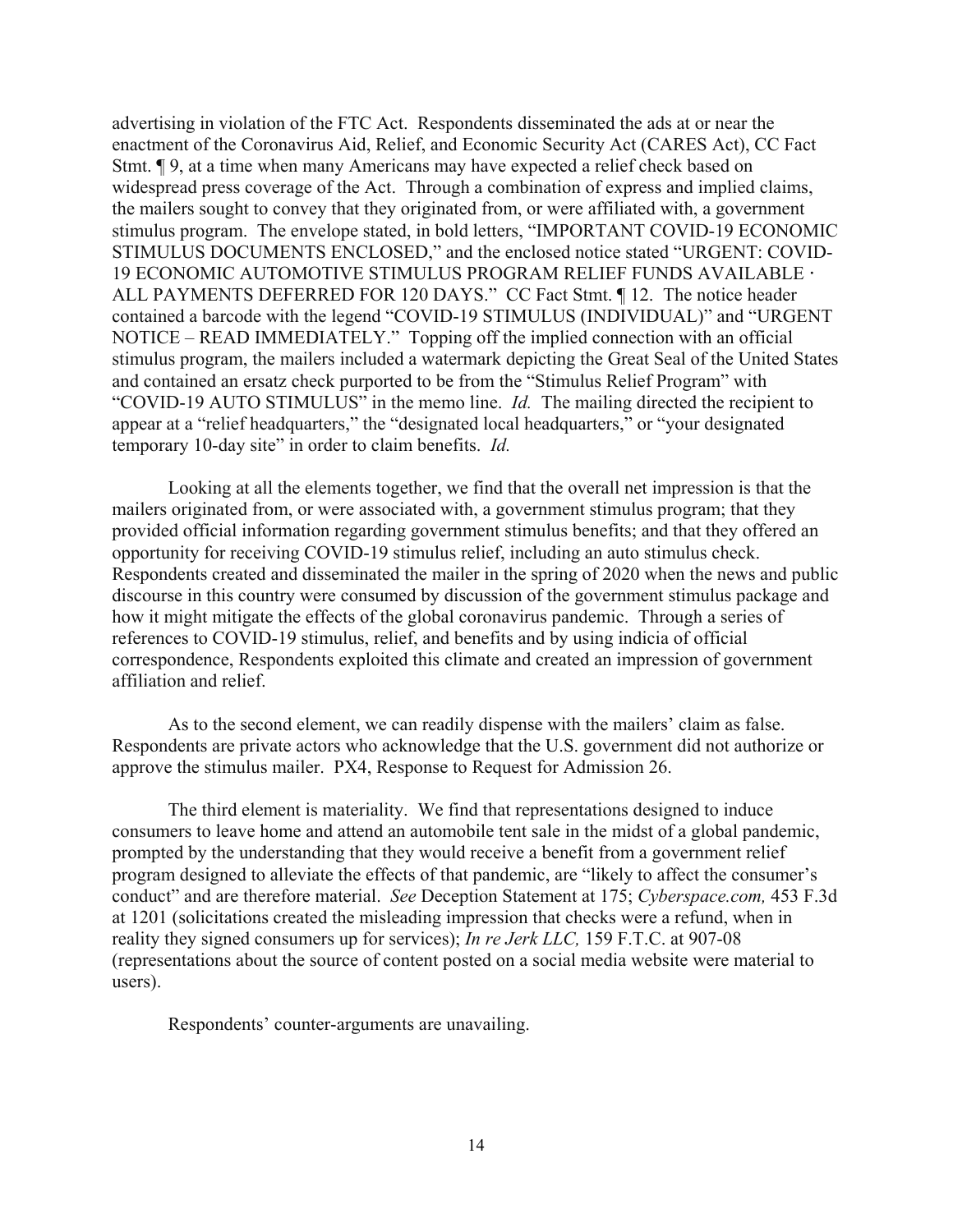#### a. Attributes of Purported Stimulus Check

Respondents argue that the mock stimulus check could not have deceived any consumer because it did not include the name of a financial institution; it contained disclaimers stating "no cash value" and "This is not a check"; and it showed no actual payee.<sup>[6](#page-14-0)</sup> Opp. at 8. First, as to the disclaimers, Respondents appear to be referring to statements in tiny font on the back of the check. The check image proffered by Complaint Counsel bears no disclaimer. *Compare* CC Fact Stmt. ¶ 12(g) (front of check; no disclaimer); Compl. Ex. C (same); Answer at 9 (enlarged version of text, possibly from the back of the check, appears to show disclaimers described by Respondents).<sup>[7](#page-14-1)</sup> Furthermore, courts have repeatedly held that fine print disclaimers may not overcome a clear net impression created by an ad. *See, e.g., FTC v. Grant Connect, LLC,* 827 F. Supp. 2d 1199, 1214, 1220 (D. Nev. 2011), *aff'd in part, rev'd in part on other grounds* 763 F.3d 1094 (9th Cir. 2014) (disclosures in fine print may not overcome an advertisement's deceptive net impression); *Cyberspace.com,* 453 F.3d at 1200-01 (fine print notices on reverse side of check did not overcome net impression that the check was a refund or rebate); *FTC v. QT, Inc.,*  448 F.Supp.2d 908, 924 (sprinkling of small-print disclaimers insufficient to overcome net impression of infomercial); *see also, FTC v. Brown & Williamson Tobacco Corp*., 778 F.2d 35, 43 (D.C. Cir. 1985) (disclaimer did not alter prominent claim); *Removatron Int'l Corp. v. FTC,*  884 F.2d at 1497 (disclaimers ineffective "unless they are sufficiently prominent and unambiguous to change the apparent meaning of the claims and to leave an accurate impression") (citation omitted). Respondents point to other check attributes that also fail to overcome the net impression. Specifically, the lack of a financial institution would be unremarkable on a federal government check, and the absence of a payee could have been addressed when the consumer appeared at the designated "relief headquarters" to claim the benefits.

In any event, Respondents' arguments regarding the check are a diversion. The question at issue is whether consumers acting reasonably would likely have regarded the challenged mailings as associated with a government stimulus program and as providing official information about an opportunity for receiving COVID-19 stimulus relief. Complaint Counsel assert that the purported check is one portion of the mailings that contributes to the overall net impression of the COVID-19 advertisement. The evidence is ample for that purpose. Complaint Counsel have demonstrated that the mailer as a whole – including but not limited to the manila envelope stating "IMPORTANT COVID-19 ECONOMIC STIMULUS DOCUMENT ENCLOSED," other quasi-official language, the Great Seal of the United States, the mock check with space to endorse, and the direction to attend a "relief headquarters" and a "designated temporary 10-day site" – was likely to mislead a consumer acting reasonably.

 $\overline{\phantom{a}}$ 

<span id="page-14-0"></span><sup>&</sup>lt;sup>6</sup> Respondents also argue that the checks did not have the amount "written out," Opp. at 8, but upon inspecting the sample check, we are persuaded that the amount is typed out similar to a government or commercial printed check.

<span id="page-14-1"></span><sup>7</sup> The exemplar of a *prize mailer* that Respondents attached to their Answer did contain a purported check stating on the front (in tiny print) "[t]his is not a check," but here we are dealing with the Covid-19 Stimulus Relief mailer, not the prize mailer. With regard to the prize mailers, Complaint Counsel based their theory of deception on the layout and representations of the game text, not on the presence of a purported check. Compare Answer Ex. C p.2 to Compl. Ex. C.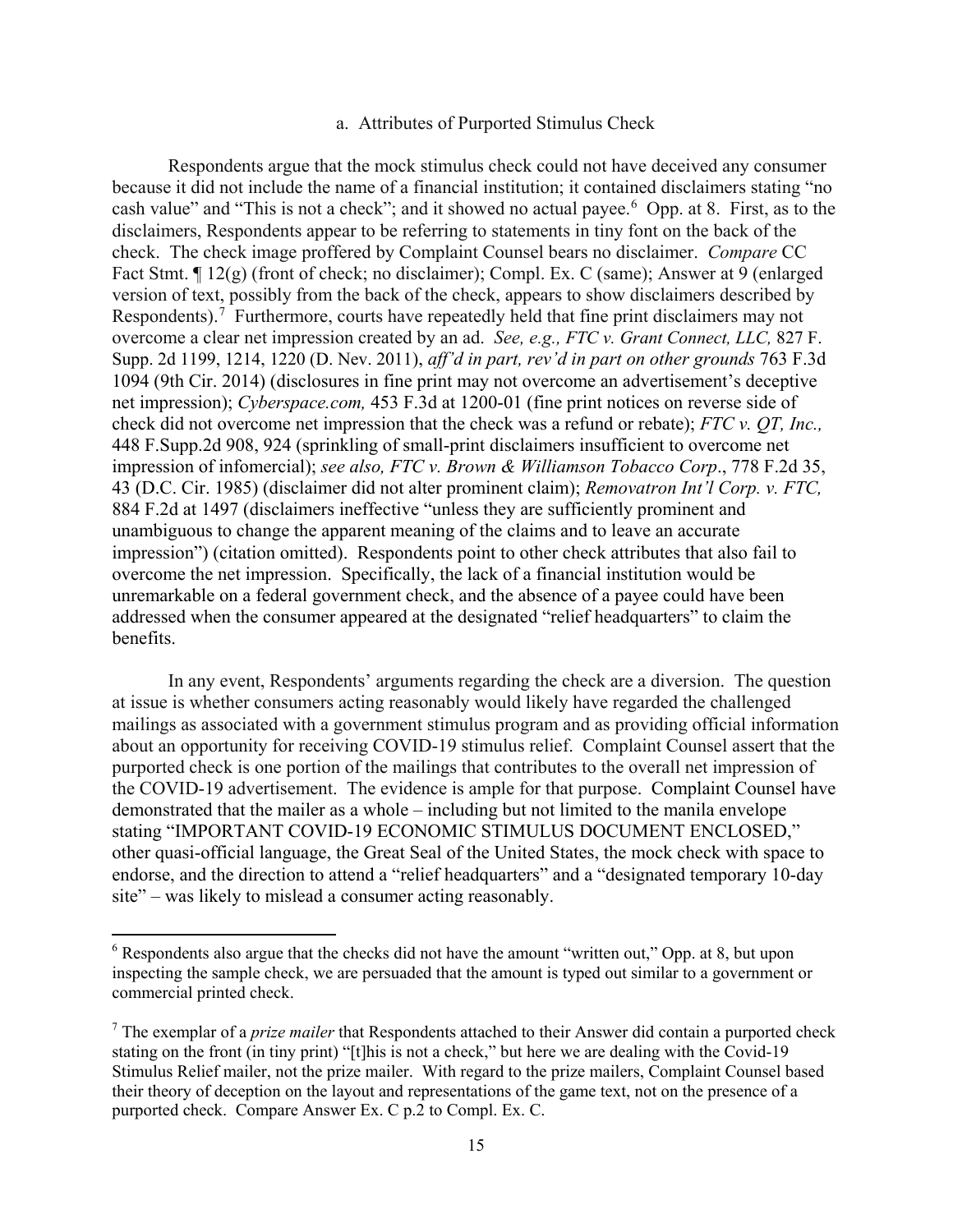#### b. Absence of Actual Deception

As to both deceptiveness and materiality, Respondents rely heavily on what they claim is a lack of proof of actual deception. Misstating the legal standard, Respondents claim that "no reasonable consumer acting reasonably under the circumstances *was* misled or deceived." Opp. at 2 (emphasis supplied); *but see* Deception Statement, 103 FTC at 175 (advertisements "likely to mislead" are unlawful). In other variations of this argument, Respondents assert that any deception in enticing consumers to a car dealership is not material because it does not relate to the purchase or lease of an automobile, Opp. at 10; that very few consumers attended the sales, *id.* at 2-3; and that consumer complaints about "fake checks" show that consumers were not, in fact, deceived, *id.* at 8, 10-11.

Respondents appear to concede that approximately 40 people did attend the Florida and Alabama tent sales, Opp. at 10, and Complaint Counsel do, in fact, produce several customer complaints regarding Respondents' COVID-19 stimulus mailer and a press report alerting the public to the fake stimulus checks. CC Fact Stmt. ¶¶ 60, 62, 64. Complainants expressed frustration that the checks were not the stimulus payments they purported to be. This suggests that actual deception, although not necessary, did occur. But in any event, Respondents' arguments contradict the long-established law of deceptive advertising, that holds that Complaint Counsel need not show actual deception. *See* Section IV.b.1 above.

We are similarly unpersuaded by Respondents' additional argument that their mailings were designed to bring consumers to an auto sales site and are therefore distinct from any deception in the actual buyer-seller (or lessor-lessee) transaction for the car. Anticipating such arguments, the law defines a material misrepresentation as one that is "likely to affect a consumer's choice of *or conduct regarding* a product." Deception Statement, 103 F.T.C. at 182 (emphasis supplied); *see, e.g.*, *POM Wonderful LLC*, 2013 WL 268926, at \*52; *Cyberspace.com,* 453 F.3d at 1201; *cf. In re Household Sewing Mach. Co.*, 76 F.T.C. 207, 239 (1969) (the problem with bait-and-switch is not that the consumer always takes the bait, but that it serves as an "opening gambit to get the salesman over the doorstep").We are satisfied that a consumer's decision to attend an automobile sales event, during a global pandemic, constitutes relevant "conduct regarding a product" sufficient to establish materiality.

c. 15 U.S.C. § 45(n) Is Not a Barrier to Relief

Respondents devote significant space in their brief arguing that the Commission is without authority to act due to the provisions of 15 U.S.C.  $\S$  45(n). Opp. at 4-7. For cases brought under our unfairness authority, Section 45(n) requires that the act or practice "causes or is likely to cause substantial injury to consumers which is not reasonably avoidable by consumers themselves and not outweighed by countervailing benefits to consumers or to competition." Contrary to Respondents' argument, that subsection simply does not apply in this deception case. Section 5 establishes deception and unfairness as two distinct grounds for Commission enforcement. *American Fin. Servs. Ass'n v. FTC,* 767 F.2d 957, 979 n.27 (D.C. Cir. 1985); *FTC v. Cantkier,* 767 F.Supp.2d 147, 153 (D.C. Dist. 2011). Congress passed the statute that became  $\S 45(n)$  because it was concerned about the perceived breadth and undefined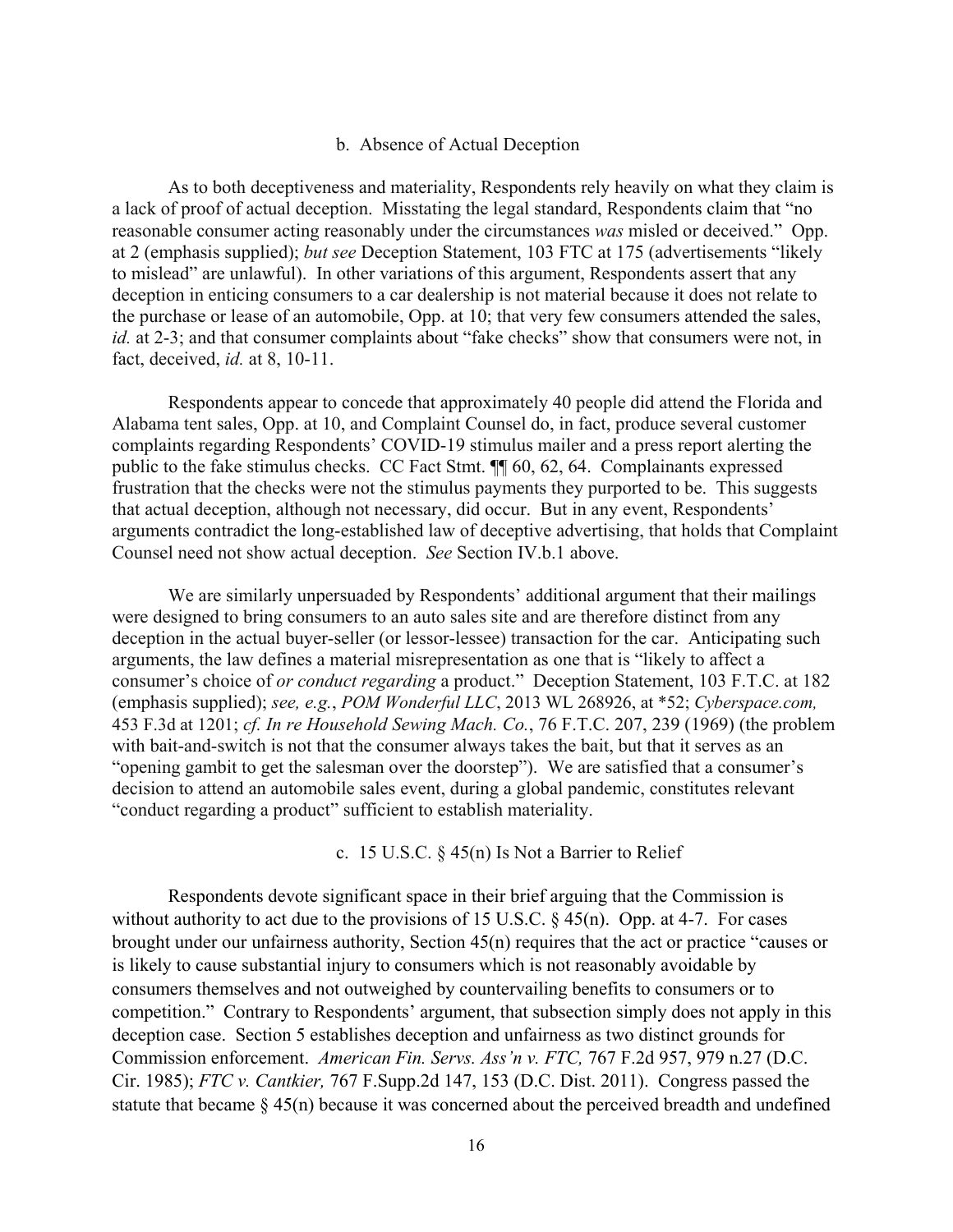nature of the Commission's enforcement under its unfairness authority. *See FTC v. Wyndham Worldwide Corp.,* 799 F.3d 236, 243-44 (3d Cir. 2015) (discussing history of unfairness policy and § 45(n)); *American Fin. Servs. Ass'n. v. FTC,* 767 F.2d at 969 (describing history of 1980 policy statement later embodied in § 45(n)). It is therefore no accident that § 45(n) by its plain language restricts itself to unfairness cases only. The section affects neither the Commission's authority to bring an enforcement action against deception nor the elements of such a case. *Cantkier,* 767 F.Supp.2d at 153; *FTC v. Lights of America Inc.,* SACV 10-1333 JVS (MLGx), 2011 WL 13308569, at \*5 (Apr. 29, 2011); *see CyberSpace.com LLC,* 453 F.3d at 1199 n.2. We therefore reject Respondents' claim that Complaint Counsel must demonstrate actual or likely substantial consumer injury.

## 3. Count II: Respondents' Deceptive Prize Advertisements

Complaint Counsel's uncontroverted facts establish that Respondents' prize advertisements violated Section 5. The advertisements stated that the consumer needed to match three unique numbers in order to win, then showed all three numbers as a match, with the third number appearing next to a valuable prize. The advertisements thus represented, and a consumer acting reasonably under the circumstances would understand, that he or she had won a specific, valuable prize. This impression would be confirmed when, as directed by the ad, the consumer called a telephone operator or visited a website that, in turn, would confirm that the consumer was a winner. Only upon appearing at the dealership would the consumer learn that he or she had not won the indicated prize, but, if anything, some other nominal door prize based on matching a fourth number with a "prize board." CC Fact Stmt. ¶¶ 24-27; Opp. Ex. 4 (Lilley Dep.) at 59:15-18; PX2 (Jeansonne Dep.) 163:18-20. As one consumer succinctly explained, this is "misleading advertis[ing] and is just a bait to get you into [the] dealership." PX 1 Att. JI.

Having found that the advertisements made false representations, we now turn to the final element, materiality. Telling consumers that they have won a valuable prize, such as \$2,500 instant cash, in order to lure them to a car sale is doubtless material, as the information is important to consumers and capable of influencing their decision about how to proceed. *See, e.g.*, *Cyberspace.com,* 453 F.3d at 1201 (relying on Deception Statement, 103 F.T.C. at 182); *Kraft*, 970 F.2d at 322 (same). Several consumers complained that they had driven far out of their way to claim the prize that the ads represented they had won. *See, e.g.,* PX1 Atts. KW, KX, KY (loss of "time, money and frustration"). Indeed, the goal of these ads was to get consumers to appear at the dealership when they might not otherwise do so, potentially at substantial inconvenience, and at risk to their health, and the ads were therefore material. As the Supreme Court has stated, "[i]n the absence of factors that would distort the decision to advertise, we may assume that the willingness of a business to promote its products reflects a belief that consumers are interested in the advertising." Deception Statement, 103 F.T.C. at 182, *quoting Central Hudson Gas & Elec. Co. v. PSC,* 447 U.S. 557, 567 (1980).

Respondents make no attempt to controvert the facts that underpin Count II, and offer only a token defense on materiality. Respondents submit that the recipient of each mailer received at least one prize if they showed up at the dealer, and furthermore that there was at least one grand prize winner in each advertisement. Opp. at 11. Putting aside for the moment that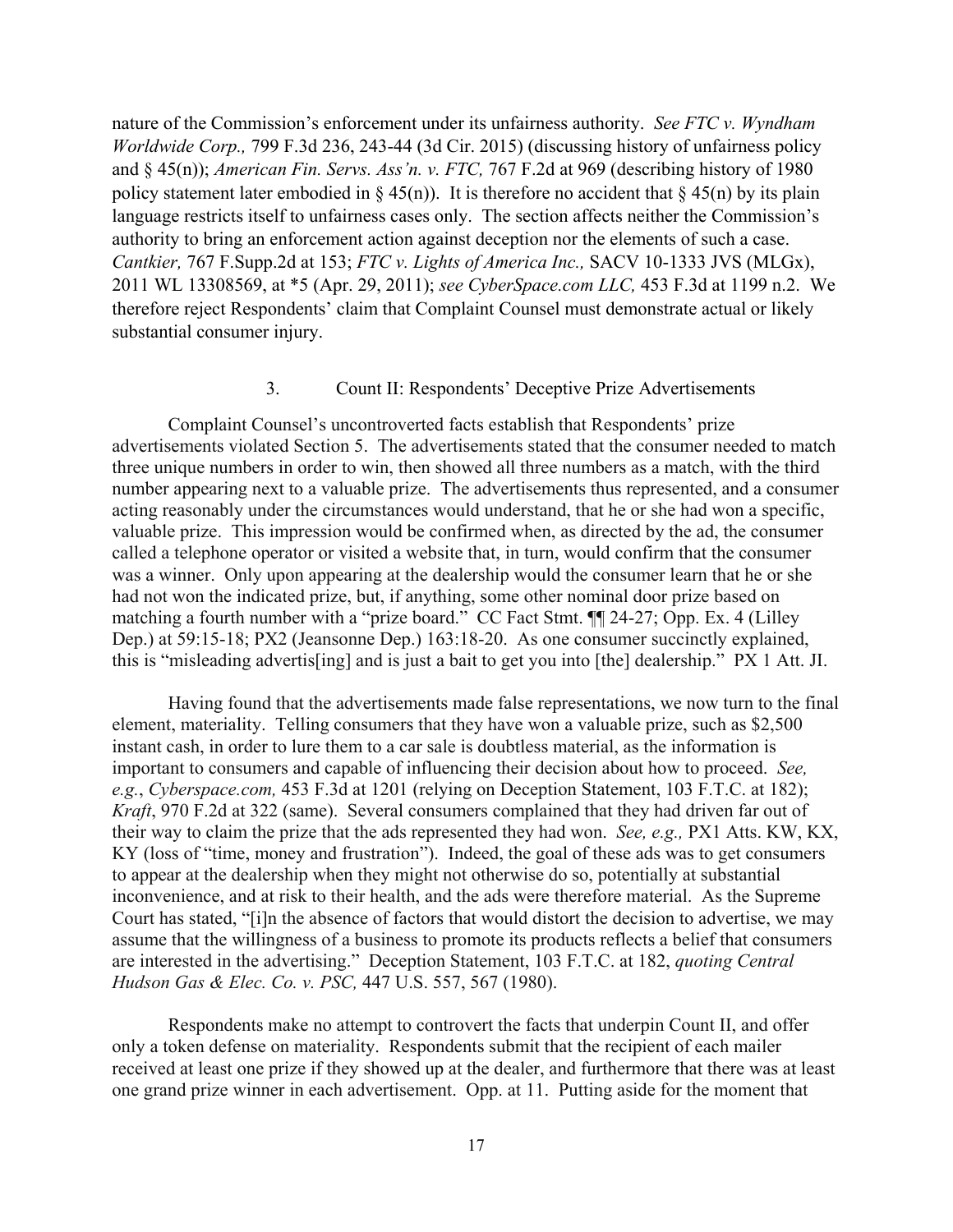Respondents' method appears to have been to represent to consumers that they won a valuable *second-place* prize such as \$2,500 or \$5,000 cash, *see, e.g.,* CC Fact Stmt. ¶ 21 and PX1 Atts. AH-AQ, the fact that consumers may have been offered an item of trivial value is not a defense to materiality. A promised cash payout of \$2,500 would likely affect consumer behavior significantly more than would a \$6 pair of earbuds. *See* PX1 Att. KW (consumer drove for an hour, "walked in for money, walked out with bootlegged airpods"); *see also, FTC v. Standard Education Soc'y,* 302 U.S. 112, 113-117 (1937) (finding it unlawful to deceive consumers into believing that a product was being given away); *accord Kalwajtys v. FTC,* 237 F.2d 654, 655-6 (7th Cir. 1956) (noting that consumers were told that they were members of a "selected" group of consumers receiving free products); *FTC v. Dayton Family Prods.,* 2016 WL 1047353, at \*8, 10 (D. Nev., Mar 16, 2016) (holding that the fact that consumers received booklets on a chance to enter a sweepstakes and in some instances money orders for less than \$2 did not change the misleading nature of the representations). In addition, the presence of at least one grand prize winner in no way mitigates the deception of the other consumers, who were told they had won a specific, valuable prize but, in fact, had not.

Finally, for the same reasons stated in regard to Count I above, we reject Respondents' arguments that mailings designed to lure consumers to an auto dealership do not affect consumer conduct with regard to a product and that 15 U.S.C.  $\S$  45(n) prevents us from acting in this deception case. We therefore grant summary decision on Count II.

#### **C. Respondents Have Violated TILA as Alleged in Count III**

Complaint Counsel demonstrated that Respondents created and disseminated many dozens if not hundreds of advertisements to "aid, promote, or assist" closed-end credit transactions, and that these ads violate TILA by failing properly to disclose required loan terms. Respondents' advertisements contained "triggering terms" in the form of monthly payment amounts next to the image of a vehicle. *See, e.g.,* PX 1 Atts. F-BI, CI-JE. Rather than making the required "clear[] and conspicuous[]" disclosures of the additional required terms, such as the term of repayment and the annual percentage rate ("APR"), the ads disclosed this information, if at all, in small print in another part of the ad. Complaint Counsel's evidence of these ads stands uncontroverted, and we may evaluate as a matter of law whether the disclosures are conspicuous. *Burghy v. Dayton Racquet Club, Inc.,* 695 F. Supp.2d 689, 696 (S.D. Oh. 2010) (collecting cases). Under TILA, "conspicuous" means "obvious to the eye" or "plainly visible." *See Applebaum v. Nissan Motor Acceptance Corp.,* 226 F.3d 214, 220 (3rd Cir. 2000) (interpreting "clear and conspicuous" requirement in Consumer Leasing Act, embodied in TILA); *Gilberg v. Calif. Check Cashing Stores, LLC,* 913 F.3d 1169, 1176 (9th Cir. 2019) (conspicuous pursuant to TILA means "readily noticeable to the consumer"). Disclosures in tiny print, condensed text, or in difficult-to-find locations are not conspicuous under TILA. *See Barrer v. Chase Bank USA, N.A.,* 566 F.3d 883, 891-92 (9th Cir. 2009) (TILA disclosure buried in dense fine print five pages after related disclosure was not clear and conspicuous as a matter of law); *accord, Tucker v. New Rogers Pontiac, Inc.,* No. 03 C 862, 2003 WL 22078297, at \*5 (N.D. Ill. Sept. 9, 2003) (rejecting claims that disclosures that appear in barely legible, smallest-sized font on the document are conspicuous).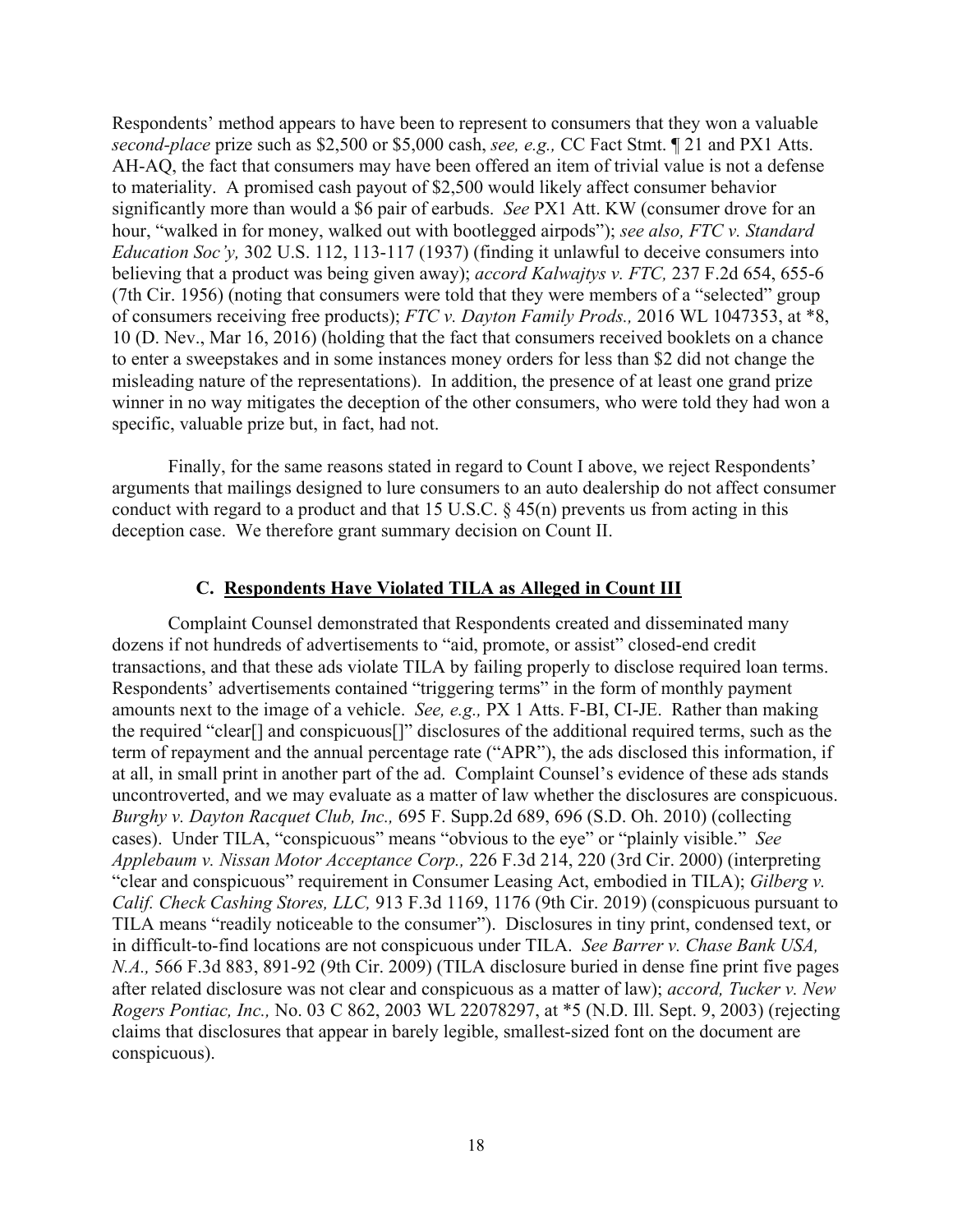Respondents do not contest the content of the ads, nor do they argue that the disclosures are clear and conspicuous. Instead, Respondents argue that TILA does not apply to them because they do not offer credit. Opp. at 12-13, citing 15 U.S.C. § 1602 (definition of "creditor"). This argument misses the mark. Complaint Counsel brought a claim under Section 144 of TILA, 15 U.S.C. § 1664, which facially applies to "any advertisement to aid, promote, or assist directly or indirectly" any consumer credit transaction other than an open end credit plan (emphasis supplied); *see also,* 12 C.F.R. § 1026.2 ("advertisement" defined as "a commercial message in any medium that promotes, directly or indirectly, a credit transaction").

There are, as Complaint Counsel acknowledges, some TILA duties that apply only to creditors. *See, e.g.,* 15 U.S.C. §§ 1638(a), 1669(a)(1), 1666a. The advertising obligations are not among them. 15 U.S.C. § 1664; *see also,* 12 C.F.R. § 1026.24(a) (2021) (applying Regulation Z to "an advertisement for credit"; no limitation to creditors); *compare* 12 C.F.R. § 1026.18 ("the creditor shall disclose the following information . . .") to 12 C.F.R. § 1026.24 ("If an advertisement states a rate of finance charge, it shall state the rate as an 'annual percentage rate' . . . ."). We note that the staff interpretation of Regulation Z, issued by the Federal Reserve, states, "Persons covered. All *persons* must comply with the advertising provisions in  $\S$  226.16 and 226.24, $\delta$  not just those that meet the definition of creditor in  $226.2(a)(17)$ . Thus ... others who are not themselves creditors must comply with the advertising provisions of the regulation if they advertise consumer credit transactions." 12 C.F.R. Part 226 Supp. I  $\S 226.2(a)(2)$  | 2 (emphasis in original). We find this to be a reasonable interpretation of the statutory text and we reach the same conclusion.

Respondents further point to language in Regulation Z stating that, "in general," it applies to those who extend credit. Opp. at 13. However, the use of the phrase "in general" implies that there are particular circumstances that differ. As discussed above, advertisements are just such an area, based on the statute's reference to "any advertisement" to aid, promote, etc., any extension of consumer credit. 15 U.S.C. § 1664(a) (emphasis supplied).

#### **D. Respondent Jeansonne Is Individually Liable**

 $\overline{a}$ 

Citing no legal authority and without controverting Complaint Counsel's facts, Respondents nonetheless assert that Complaint Counsel's showing of David J. Jeansonne II's individual liability falls short. Opp. at 12. After due consideration, we reject this argument.

An individual is liable for a business entity's deceptive acts or practices if the individual either had the authority to control or participated directly in the acts or practices at issue. *E.g.*, *FTC v. IAB Mktg. Assocs.*, 746 F.3d 1228, 1233 (11th Cir. 2014); *FTC v. Freecom Commc'ns, Inc.*, 401 F.3d 1192, 1204 (10th Cir. 2005); *FTC v. Amy Travel Servs., Inc*., 875 F.2d 564, 573 (7th Cir. 1989), *overruled in part on other grounds by AMG Capital Mgmt, LLC v. FTC,* 141 S. Ct. at 1348-49. Here, Complaint Counsel have demonstrated both. As the owner, managing member, and president of Respondent Traffic Jam Events, Mr. Jeansonne does not contest that he "overs[aw] all departments," exercising day-to-day control over hiring, firing, and other

<span id="page-18-0"></span> $8$  Due to a non-substantive re-numbering of Regulation Z effective December 30, 2011, these sections are now numbered 12 C.F.R. §§ 1026.16, 1026.24, and 1026(a)(17). *See* 76 Fed. Reg. 79767 (Dec. 22, 2011).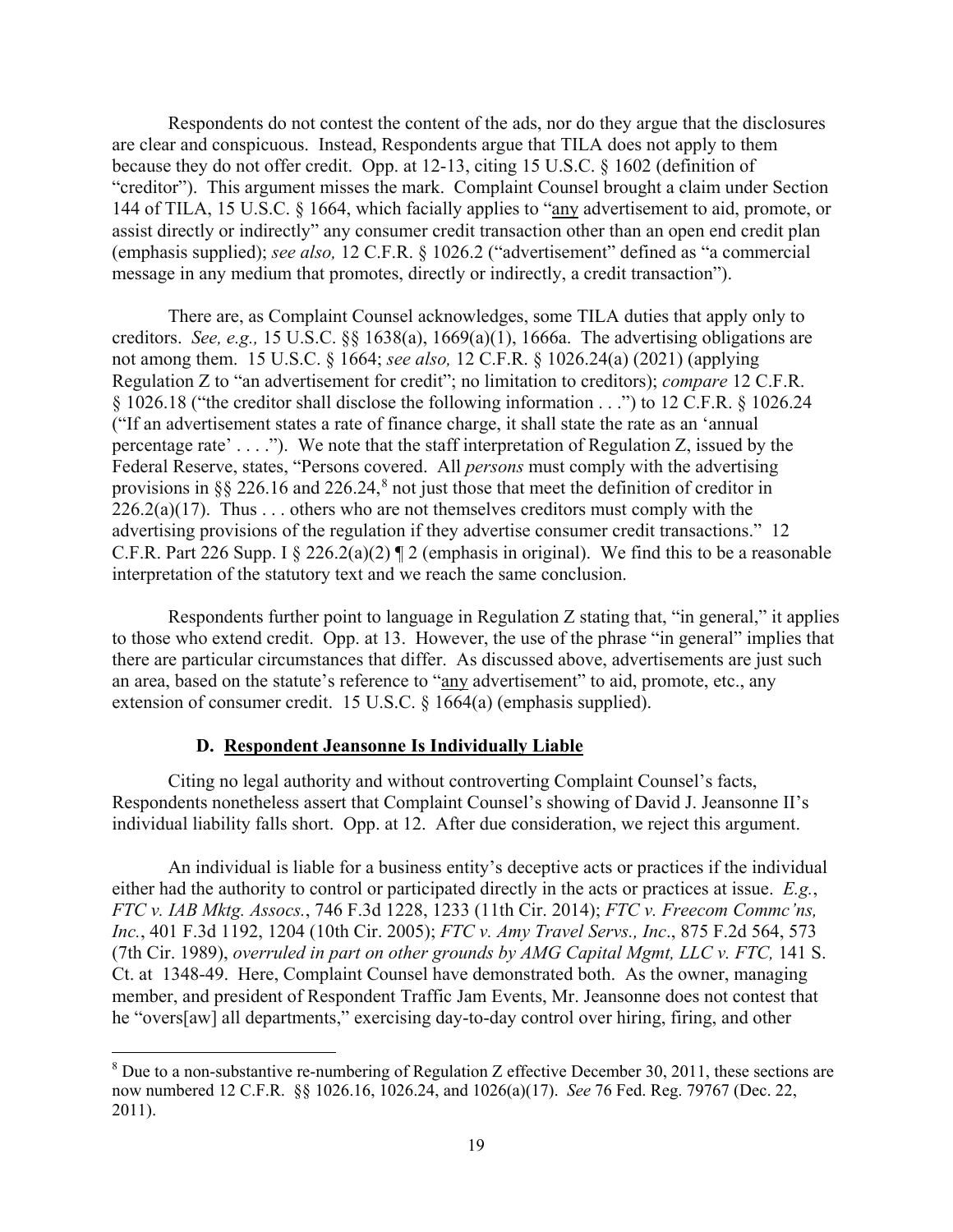corporate affairs while simultaneously "dipping [his] foot in" operational matters such as sales, mailings, and what he called "adequate procedures." CC Fact Stmt. ¶¶ 38-40; PX2 at 20:13, 21- 25.

Respondent Jeansonne also involved himself in the particular mailings disseminated by Traffic Jam Events. The uncontested testimony of his former employee established that nothing left Traffic Jam Events without going through Mr. Jeansonne's email inbox first. Opp. Ex. 4 (Lilley Dep.) at 103:20-108:3. Indeed, Mr. Jeansonne portrayed the COVID-19 stimulus mailers as has personal "brainchild," PX17 at 50:3-4, and he participated in their design. CC Fact Stmt. ¶ 43. He even explained to a dealer that those mailers should not be "water[ed] down" or they "won't work." *Id.* at  $\P{11}$ ; PX26. As to the prize mailers, Mr. Jeansonne similarly had input on their design, CC Fact Stmt. ¶ 44, and knowledge of their content as he settled multiple state enforcement actions alleging deceptive conduct related to these mailers. PX2 at 180:6-7, 19-21.

We find that Complaint Counsel have established Respondent Jeansonne's individual liability for Traffic Jam Events' deceptive acts and practices. We therefore find that summary decision is appropriate against both Respondents on all three counts.

## **V. RELIEF**

The Commission has wide discretion in its choice of a remedy in addressing unlawful practices. *Jacob Siegel Co. v. FTC,* 327 U.S. 608, 611 (1946). A cease and desist order is appropriate if the Commission determines that the order is sufficiently clear and reasonably related to the unlawful practices at issue. *In re POM Wonderful*, 2013 WL 268926, at \*62 (citing *Colgate-Palmolive Co.,* 380 U.S. 374, 392, 394-95 (1965)).

Where appropriate the Commission may order "fencing-in" relief, which refers to provisions that are "broader than the conduct that is declared unlawful." *Telebrands Corp. v. FTC*, 457 F.3d 354, 356 n.5 (4th Cir. 2006). *See FTC v. Nat'l Lead Co.,* 352 U.S. 419, 431 (1957) ("[T]hose caught violating the [FTC] Act must expect some fencing in.") Thus, in carrying out its function of preventing unlawful conduct, the Commission "is not limited to prohibiting the illegal practice in the precise form in which it is found to have existed in the past" but "must be allowed effectively to close all roads to the prohibited goal, so that its order may not be by-passed with impunity." *FTC v. Ruberoid Co.,* 343 U.S. 470, 473 (1952). The Commission has the power to forbid acts that are lawful, when necessary "to prevent a continuance of the unfair competitive practices that are found to exist." *FTC v. Nat'l Lead Co.,* 352 U.S. at 430.

When determining whether an order is reasonably related to the unlawful practices, the Commission considers three factors: "(1) the seriousness and deliberateness of the violation; (2) the ease with which the violative claim may be transferred to other products; and (3) whether the Respondent has a history of prior violations." *Stouffer Foods Corp.* 118 F.T.C. 746, 811 (F.T.C. 1994); *see also, POM Wonderful,* 2013 WL 268926, at \*62. "The reasonable relationship analysis operates on a sliding scale – any one factor's importance varies depending on the extent to which the others are found." *Telebrands,* 457 F.3d at 358. In applying the three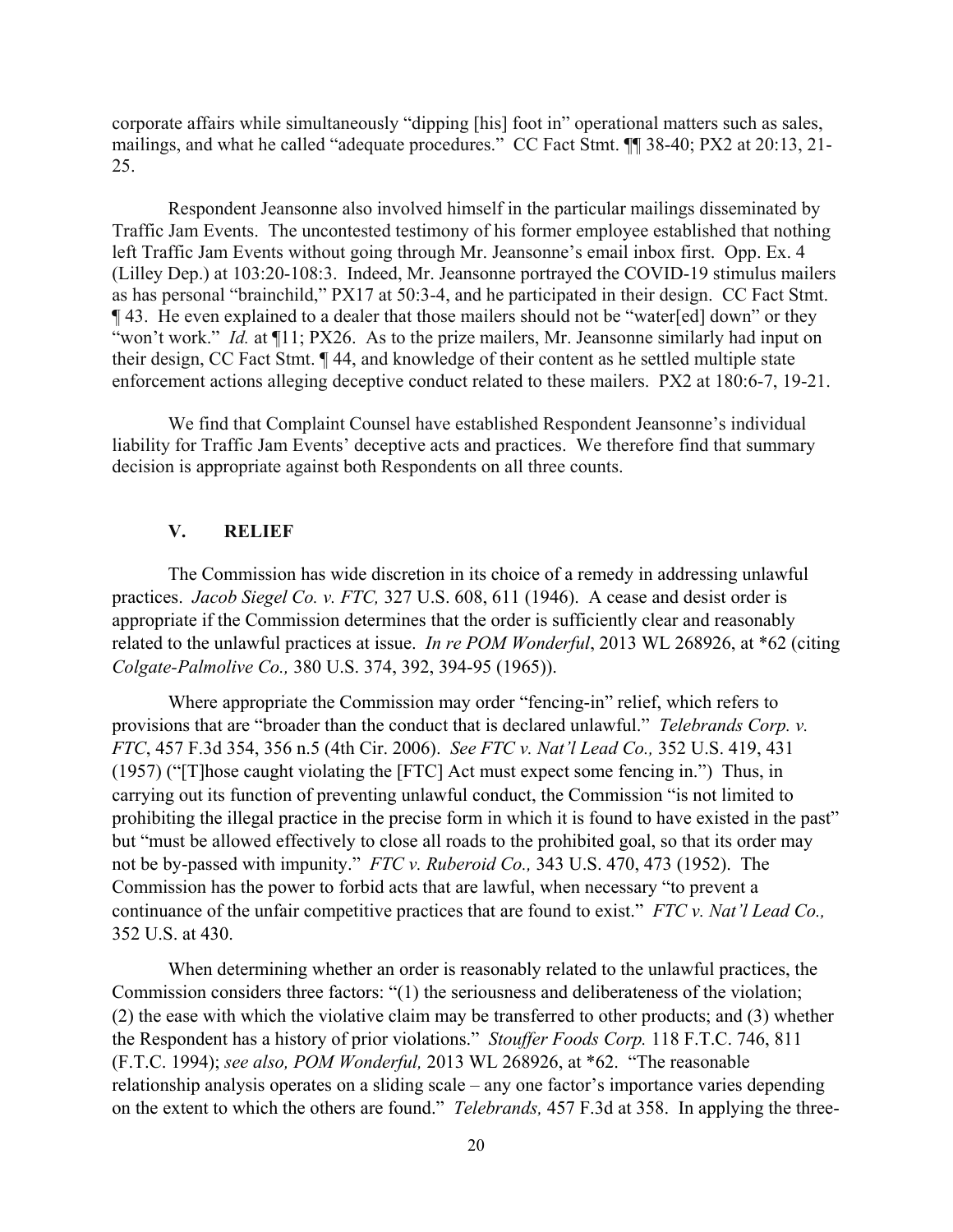part analysis, the Commission considers the circumstances of the violation as a whole, and not merely the presence or absence of any one factor. *Kraft, Inc. v. FTC,* 970 F.2d at 327-28 (upholding the FTC's imposition of fencing-in relief, despite absence of prior violations by Kraft, in light of seriousness, deliberateness, and transferability of violations).

Here, Complaint Counsel's proposed Order prohibits three areas of conduct. Part I prohibits Respondents from engaging in businesses that involve advertising, marketing, promoting, distributing, offering for sale or lease, or selling or leasing motor vehicles. Part II prohibits Respondents from misrepresenting any material fact in connection with advertising, marketing, promoting, or offering for sale or lease any product or service, including but not limited to matters such as affiliation with or financial relief from the government, or prizes or sweepstakes. Part III, in its essence, prohibits Respondents from violating Section 144 of TILA or Regulation Z by stating the amount of any down payment, the number of payments or period of repayment, the amount of any payment, or the amount of any finance charge, without also clearly and conspicuously disclosing all of the additional required terms.<sup>[9](#page-20-0)</sup> Part III also forbids Respondents from representing a rate of finance charge without stating the term as an annual percentage rate or APR.

Applying the Commission's three-part test, we find first that the Respondents' violations were sufficiently serious and deliberate to warrant the requested relief. The COVID-19 stimulus mailers used deception to lure consumers to attend public sales events during a public health emergency, preying on their need for government assistance at a time when many individuals (including persons with health vulnerabilities) were attempting to avoid any unnecessary public events. As Mr. Jeansonne explained, "People are somewhat running from COVID-19 . . . but everyone is runing (sic) for and to Stimulus Relief Funds." PX6; CC Fact Stmt. ¶ 43. Respondents' email blast to dealers expressly touted the ads as using "an official letter format." CC Fact Stmt. ¶ 11. The mailers featured, not merely one or two, but numerous attributes seeking to create a perception of government affiliation (U.S. government watermark, purported check, direction to appear at "stimulus headquarters," manila envelope with bold "STIMULUS DOCUMENT ENCLOSED," etc.). Respondents justified these strong features on grounds that "[i]f we are going to start watering down the pieces it won't work." PX26. And as egregious as the mailers were, Mr. Jeansonne stated to a federal judge that the mailers were "so watered down" that in his view they were a "flop." PX17 (TRO Hear'g Transcript) at 44:12-13. All of this suggests the seriousness and deliberateness of the conduct that justifies the fencing-in relief.

The persistence with which Respondents pursued their prize mailing campaigns also is notable. Respondents persisted in the unlawful mailings despite entering consent orders with the States of Kansas in 2010 and 2013 for prize and credit violations (the latter order banning Respondents from doing business in the state), and with Indiana for the prize violations in 2019. PX1, Atts. LX – LZ, MA.The state actions, at a minimum, alerted Respondents' to the potential deception concerns raised by their advertising. Yet Respondent Jeansonne testified that he did

 $\overline{a}$ 

<span id="page-20-0"></span> $9$  The additional required terms are: the amount or percentage of the down payment, the terms of repayment, and the annual percentage rate ("APR"), including any potential increase of the APR posttransaction.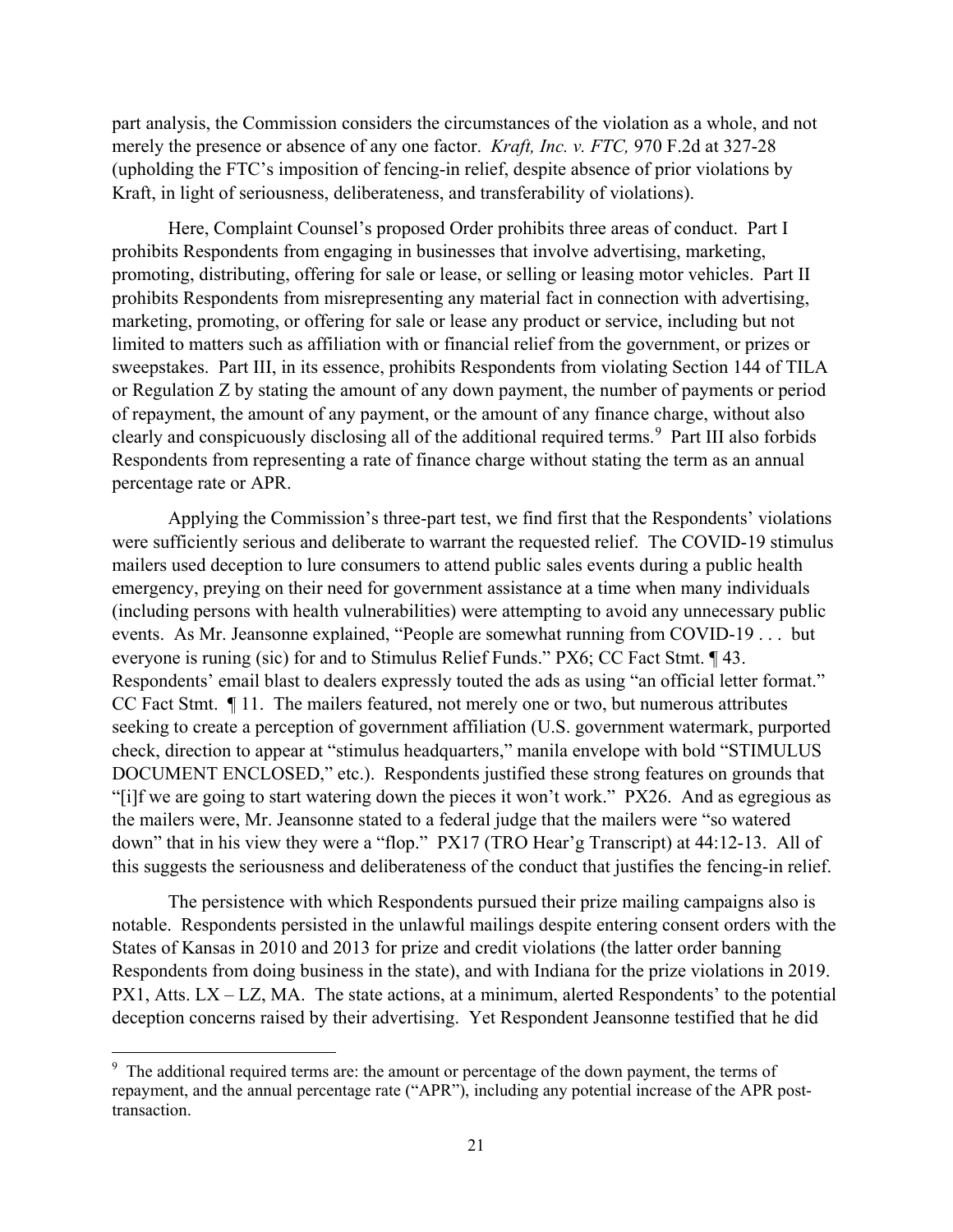not change his company's practices in other states because of the Kansas consent orders. PX2 at 181:25-182:7. Similarly, Mr. Jeansonne said he made no changes to Traffic Jam Events' mailers because of Indiana's law enforcement action, except to include language in the emails to dealers attempting to shift responsibility to them. *Id.* at 186:16-24; *see also* 185:2-3 ("[We] implement[ed] at the bottom of his email that it's up to you, Mr. Dealer. We're not responsible."). The determination to continue their advertising campaigns without modification despite the state actions reflects a deliberate choice to employ practices challenged by law enforcement as deceptive. Moreover, even without the enforcement actions, Respondents knew the prize ads were misleading some consumers because consumers complained directly to them: Mr. Jeansonne's former employee acknowledged receiving complaints from "customers that, you know, sometimes perceive that they won a certain prize because of, you know, the way the prize is and the numbers are laid out." PX3 at 70:23-71:1.

All three of the violations – the egregious COVID-19 mailers, the voluminous prize mailers, and the TILA violations numbering in the many dozens if not hundreds after Respondents had already encountered law enforcement in the Kansas order – support the need to ban the Respondents from the auto industry in this case. *See FTC v. Nat'l Lead Co.,* 352 U.S. at 430 (on appeal from a Commission order, "the Court is obliged not only to suppress the unlawful practice but to take such reasonable action as is calculated to preclude the revival of the illegal practices"); *cf. FTC v. Gill,* 265 F.3d at 957-58 (in federal court action, affirming a ban on engaging in the credit repair business due to systematic and repeated violations); *FTC v. Somenzi,* No. 16-cv-07101, 2017 WL 6049371, at \*7-8 (C.D. Cal. Jul. 24, 2017) (default judgment including a lifetime ban on participating in or assisting others in engaging in prize promotion schemes, due to cognizable danger of recurrent violation); *FTC v. Inc21.com Corp.,* 745 F. Supp. 2d 975, 1009-10 (N.D. Cal. 2010) (ban on telephonic billing); *FTC v. Publ'g Clearing House, Inc.,* No. CV-S-94-623, 1995 WL 367901, at \*4 (D. Nev. May 12, 1995) (ban on participating in any telephone premium promotion).

Applying the second part of the remedy analysis, we find that in the absence of complete relief, Respondents readily could transfer their deceptive practices to markets other than the sale or lease of motor vehicles. Bogus prize mailers could be used to tout any product that consumers typically buy in-person or through the mail. In a similar vein, fake promises of government largesse could lure customers to in-person sales for a variety of products, particularly where they are told they must present themselves at a "headquarters" during a limited time to claim what is due them. The ease of transferability, along with the elements described for factor one above, particularly supports Parts II and III of Complaint Counsel's proposed order (ban on deception in any industry; ban on TILA violations in any advertisement). The remedy seeks to "close all roads to the prohibited goal" of deceiving consumers. *FTC v. Ruberoid Co.,* 343 U.S. at 473.

Given the strength of our findings under the first two factors, we need not make a finding under the third – whether the Respondents have a history of prior violation; the first two factors alone are enough to support the relief sought by Complaint Counsel.<sup>10</sup> Here we know of three

 $\overline{\phantom{a}}$ 

<span id="page-21-0"></span><sup>10</sup> *See Telebrands*, 457 F.3d at 362 (seriousness/deliberateness and transferability were sufficient to justify fencing-in relief); *Kraft, Inc. v. FTC,* 970 F.2d at 327-28 (approving application of